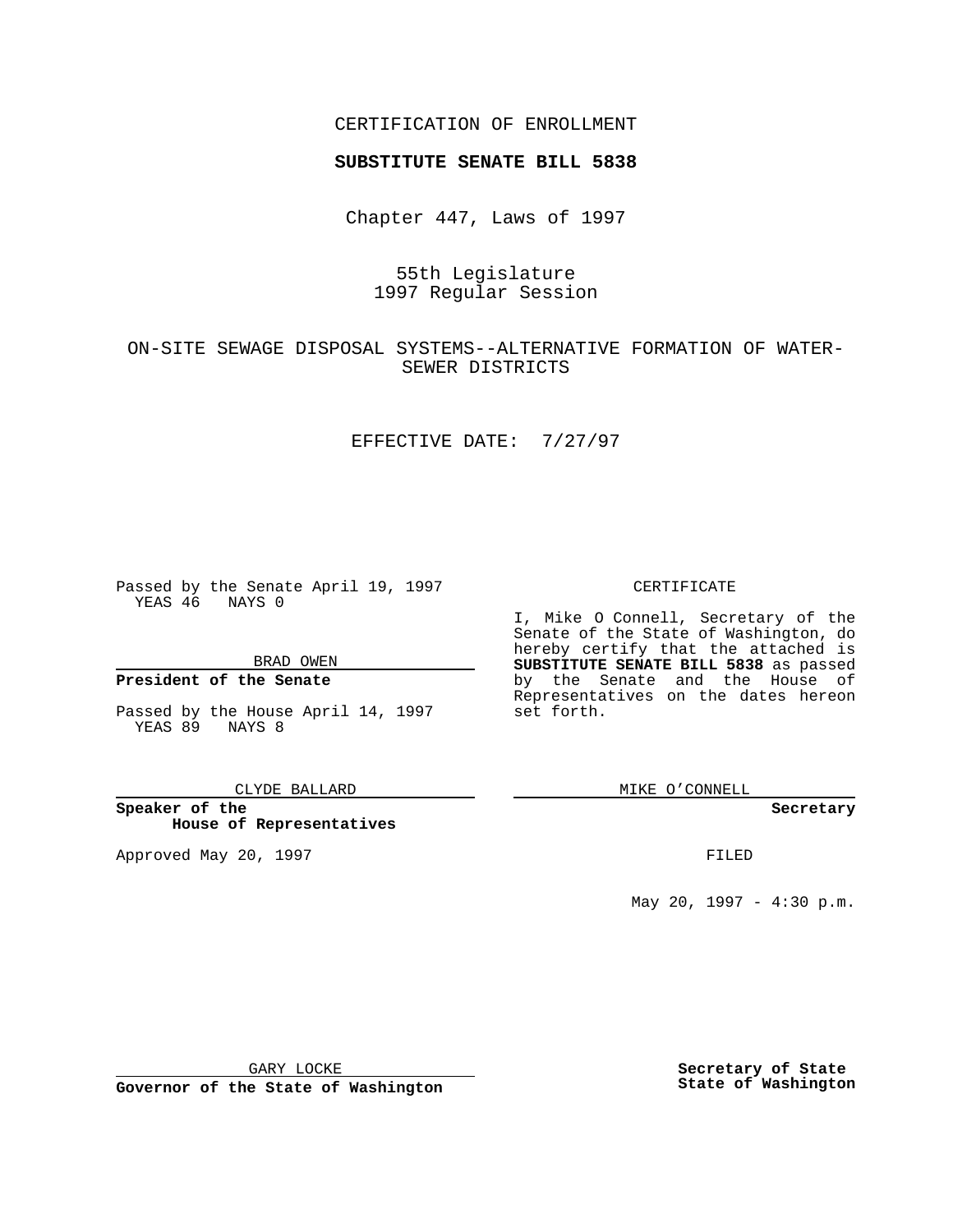## **SUBSTITUTE SENATE BILL 5838** \_\_\_\_\_\_\_\_\_\_\_\_\_\_\_\_\_\_\_\_\_\_\_\_\_\_\_\_\_\_\_\_\_\_\_\_\_\_\_\_\_\_\_\_\_\_\_

\_\_\_\_\_\_\_\_\_\_\_\_\_\_\_\_\_\_\_\_\_\_\_\_\_\_\_\_\_\_\_\_\_\_\_\_\_\_\_\_\_\_\_\_\_\_\_

AS AMENDED BY THE HOUSE

Passed Legislature - 1997 Regular Session

#### **State of Washington 55th Legislature 1997 Regular Session**

**By** Senate Committee on Agriculture & Environment (originally sponsored by Senators Swecker, Morton and Winsley)

Read first time 02/28/97.

 AN ACT Relating to sewage disposal; amending RCW 35.67.010, 35.67.020, 35.92.020, 36.94.010, 36.94.020, 36.94.140, 57.08.005, 57.08.065, 57.16.010, 57.08.081, and 90.72.040; adding a new section to chapter 70.05 RCW; adding new sections to chapter 70.118 RCW; adding a new section to chapter 57.04 RCW; adding a new section to chapter 35.58 RCW; adding a new section to chapter 35.21 RCW; adding a new section to chapter 53.08; and creating new sections.

BE IT ENACTED BY THE LEGISLATURE OF THE STATE OF WASHINGTON:

 NEW SECTION. **Sec. 1.** The legislature finds that improperly designed, installed, or maintained on-site sewage disposal systems are a major contributor to water pollution in this state. The legislature also recognizes that evolving technology has produced many viable alternatives to traditional on-site septic systems. It is the purpose of this act to help facilitate the siting of new alternative on-site septic systems and to assist local governments in promoting efficient operation of on-site septic these systems.

 NEW SECTION. **Sec. 2.** A new section is added to chapter 70.05 RCW to read as follows: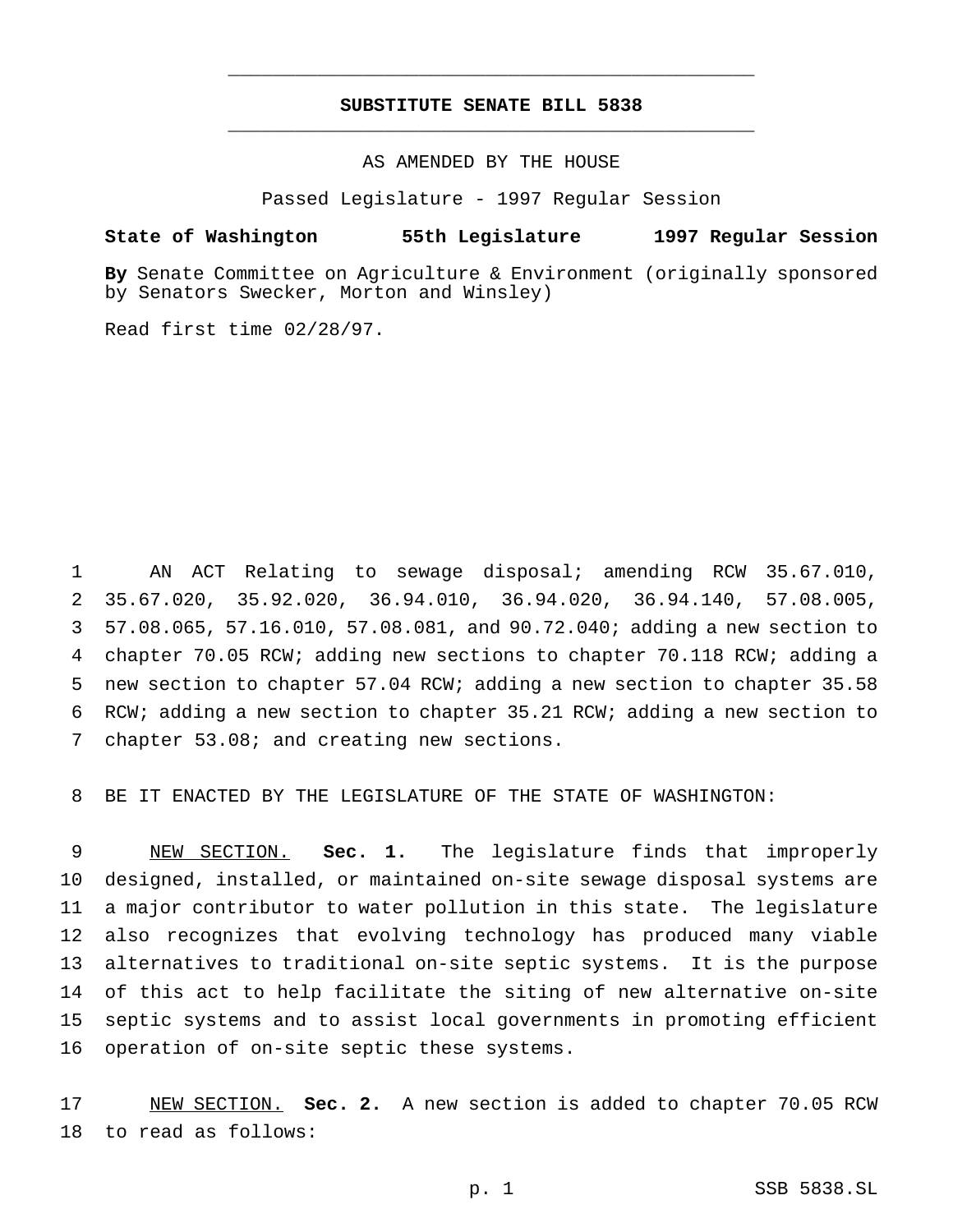(1) The local health officer must respond to the applicant for an on-site sewage system permit within thirty days after receiving a fully completed application. The local health officer must respond that the application is either approved, denied, or pending.

 (2) If the local health officer denies an application to install an on-site sewage system, the denial must be for cause and based upon public health and environmental protection concerns, including concerns regarding the ability to operate and maintain the system, or conflicts with other existing laws, regulations, or ordinances. The local health officer must provide the applicant with a written justification for the denial, along with an explanation of the procedure for appeal.

 (3) If the local health officer identifies the application as pending and subject to review beyond thirty days, the local health officer must provide the applicant with a written justification that the site-specific conditions or circumstances necessitate a longer time period for a decision on the application. The local health officer must include any specific information necessary to make a decision and the estimated time required for a decision to be made.

 (4) A local health officer may not limit the number of alternative sewage systems within his or her jurisdiction without cause. Any such limitation must be based upon public health and environmental protection concerns, including concerns regarding the ability to operate and maintain the system, or conflicts with other existing laws, regulations, or ordinances. If such a limitation is established, the local health officer must justify the limitation in writing, with specific reasons, and must provide an explanation of the procedure for appealing the limitation.

 NEW SECTION. **Sec. 3.** A new section is added to chapter 70.118 RCW to read as follows:

 The department of health must include one person who is familiar with the operation and maintenance of certified proprietary devices on the technical review committee responsible for evaluating and making recommendations to the department of health regarding the general use of alternative on-site sewage systems in the state.

 NEW SECTION. **Sec. 4.** A new section is added to chapter 57.04 RCW to read as follows:

## SSB 5838.SL p. 2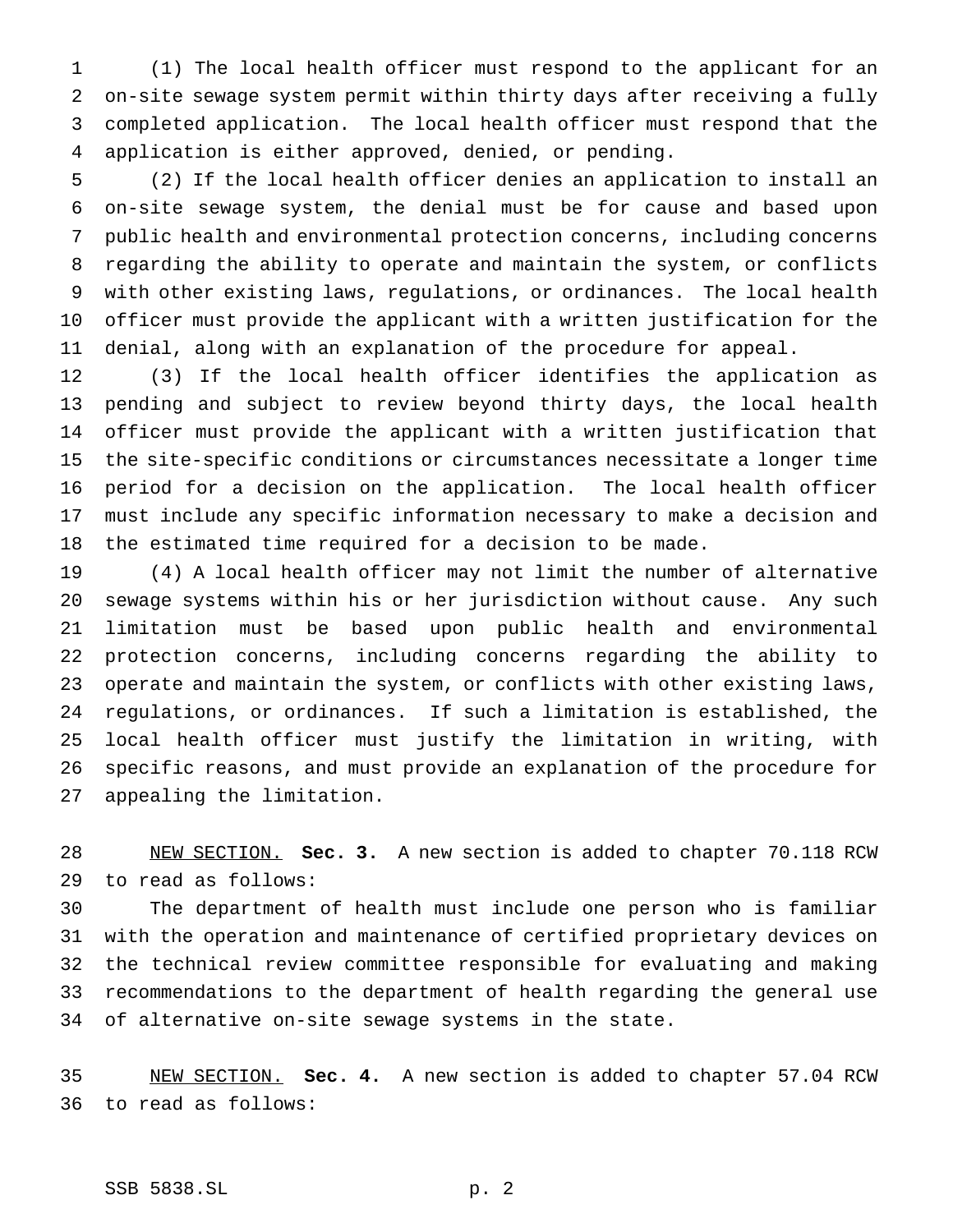(1) As an alternative means to forming a water-sewer district, a county legislative authority may authorize the formation of a water- sewer district to serve a new development that at the time of formation does not have any residents, at written request of sixty percent of the owners of the area to be included in the proposed district. The county legislative authority shall review the proposed district according to the procedures and criteria in RCW 57.02.040.

 (2) The county legislative authority shall appoint the initial water-sewer commissioners of the district. The commissioners shall serve until seventy-five percent of the development is sold and occupied, or until some other time as specified by the county legislative authority when the district is approved. Commissioners serving under this section are not entitled to any form of compensation from the district.

 (3) New commissioners shall be elected according to the procedures in chapter 57.12 RCW at the next election held under RCW 29.13.010 that follows more than ninety days after the date seventy-five percent of the development is sold and occupied, or after the time specified by the county legislative authority when the district is approved.

 (4) A water-sewer district created under this section may be transferred to a city or county, or dissolved if the district is inactive, by order of the county legislative authority at the written request of sixty percent of the owners of the area included in the district.

 NEW SECTION. **Sec. 5.** A new section is added to chapter 70.118 RCW to read as follows:

 In order to assure that technical guidelines and standards keep pace with advancing technologies, the department of health in collaboration with the technical review committee, local health departments, and other interested parties, must review and update as appropriate, the state guidelines and standards for alternative on-site sewage disposal every three years. The first review and update must be completed by January 1, 1999.

 NEW SECTION. **Sec. 6.** Nothing in sections 2 through 4 of this act may be deemed to eliminate any requirements for approval from public health agencies under applicable law in connection with the siting, design, construction, and repair of on-site septic systems.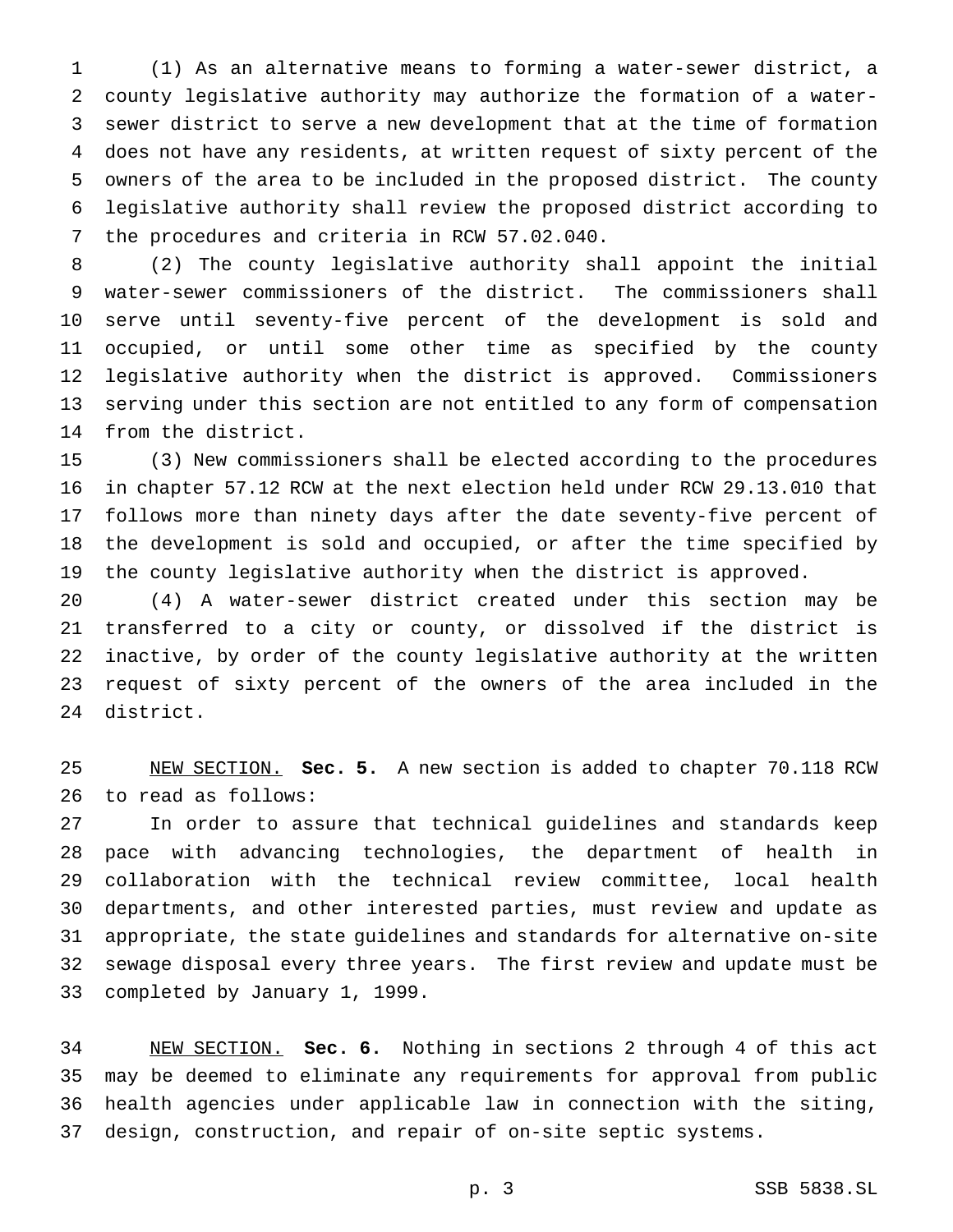**Sec. 7.** RCW 35.67.010 and 1965 c 110 s 1 are each amended to read as follows:

3 A "system of sewerage" means and  $\frac{may}{map}$  include((s)) any or all of the following:

 (1) Sanitary sewage ((disposal sewers)) collection, treatment, and/or disposal facilities and services, on-site or off-site sanitary sewerage facilities, inspection services and maintenance services for public or private on-site systems, or any other means of sewage treatment and disposal approved by the city;

 (2) Combined sanitary sewage disposal and storm or surface water sewers;

(3) Storm or surface water sewers;

13 (4) Outfalls for storm drainage or sanitary sewage and works, 14 plants, and facilities for storm drainage or sanitary sewage treatment 15 and disposal,  $((\theta \cdot \hat{r}))$  and rights and interests in property relating to 16 the system;

17 (5) Combined water and sewerage systems;

 (6) Point and nonpoint water pollution monitoring programs that are 19 directly related to the sewerage facilities and programs operated by a 20 city or town;

(7) Public restroom and sanitary facilities; and

22 (8) Any combination of or part of any or all of such facilities.

23 The words "public utility" when used in this chapter ((shall have)) 24 has the same meaning as the words "system of sewerage."

 **Sec. 8.** RCW 35.67.020 and 1995 c 124 s 3 are each amended to read as follows:

 Every city and town may construct, condemn and purchase, acquire, add to, maintain, conduct, and operate systems of sewerage and systems and plants for refuse collection and disposal together with additions, extensions, and betterments thereto, within and without its limits, with full jurisdiction and authority to manage, regulate, and control them and to fix, alter, regulate, and control the rates and charges for their use. The rates charged must be uniform for the same class of 34 customers or service and facilities furnished.

35 In classifying customers served or service and facilities furnished by such system of sewerage, the city or town legislative body may in its discretion consider any or all of the following factors: (1) The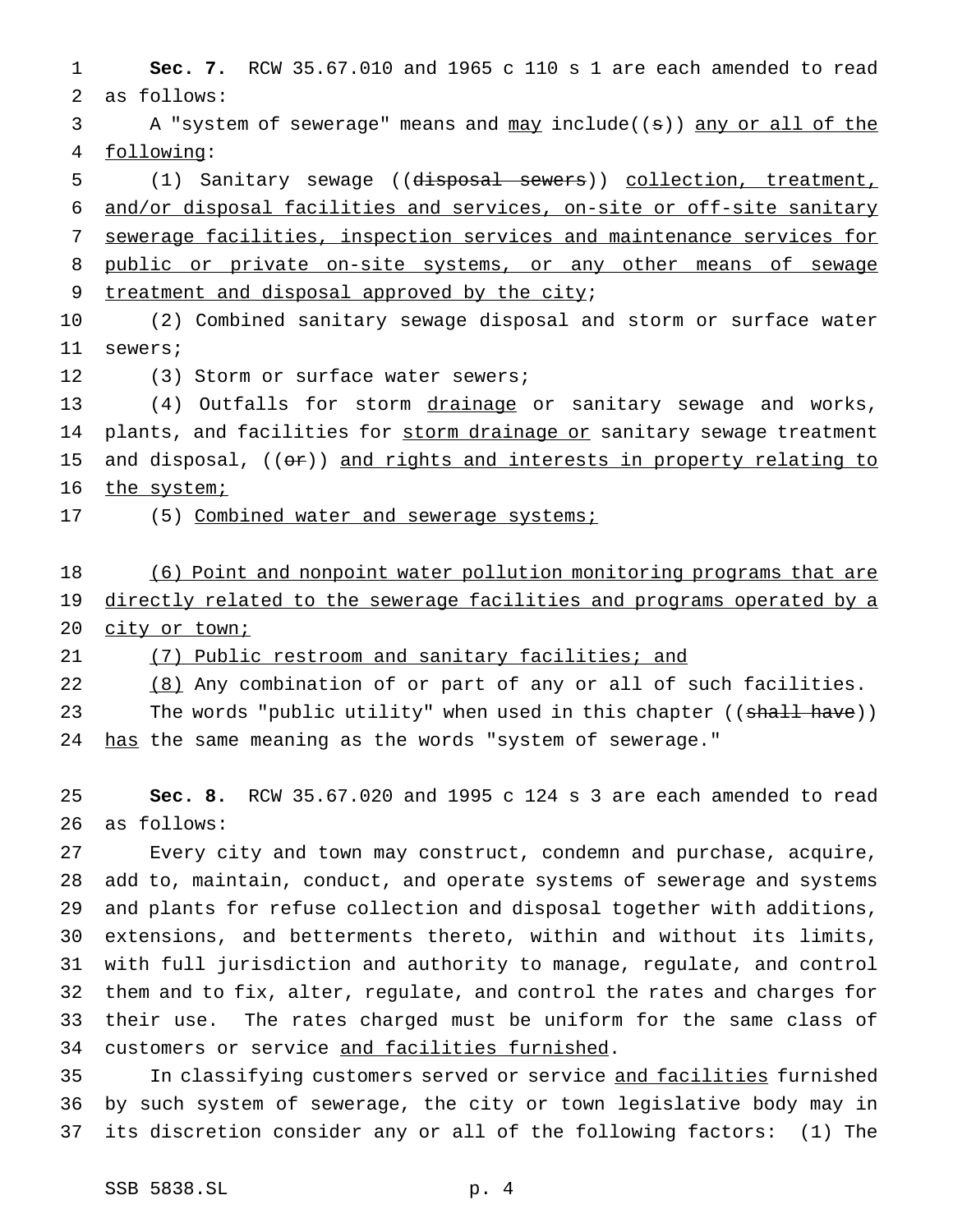1 difference in cost of service and facilities to the various customers; (2) the location of the various customers within and without the city or town; (3) the difference in cost of maintenance, operation, repair, and replacement of the various parts of the system; (4) the different character of the service and facilities furnished various customers; (5) the quantity and quality of the sewage delivered and the time of its delivery; (6) the achievement of water conservation goals and the discouragement of wasteful water use practices; (7) capital contributions made to the system, including but not limited to, assessments; (8) the nonprofit public benefit status, as defined in RCW 24.03.490, of the land user; and (9) any other matters which present a 12 reasonable difference as a ground for distinction. Rates or charges for on-site inspection and maintenance services may not be imposed 14 under this chapter on the development, construction, or reconstruction 15 of property.

 A city or town may provide assistance to aid low-income persons in 17 connection with services provided under this chapter.

18 Under this chapter, after July 1, 1998, any requirements for 19 pumping the septic tank of an on-site sewage system should be based, among other things, on actual measurement of accumulation of sludge and scum by a trained inspector, trained owner's agent, or trained owner. 22 Training must occur in a program approved by the state board of health 23 or by a local health officer.

 Before adopting on-site inspection and maintenance utility services, or incorporating residences into an on-site inspection and maintenance or sewer utility under this chapter, notification must be provided, prior to the applicable public hearing, to all residences within the proposed service area that have on-site systems permitted by 29 the local health officer. The notice must clearly state that the residence is within the proposed service area and must provide information on estimated rates or charges that may be imposed for the 32 service.

33 A city or town shall not provide on-site sewage system inspection, 34 pumping services, or other maintenance or repair services under this section using city or town employees unless the on-site system is connected by a publicly owned collection system to the city or town's sewerage system, and the on-site system represents the first step in the sewage disposal process. Nothing in this section shall affect the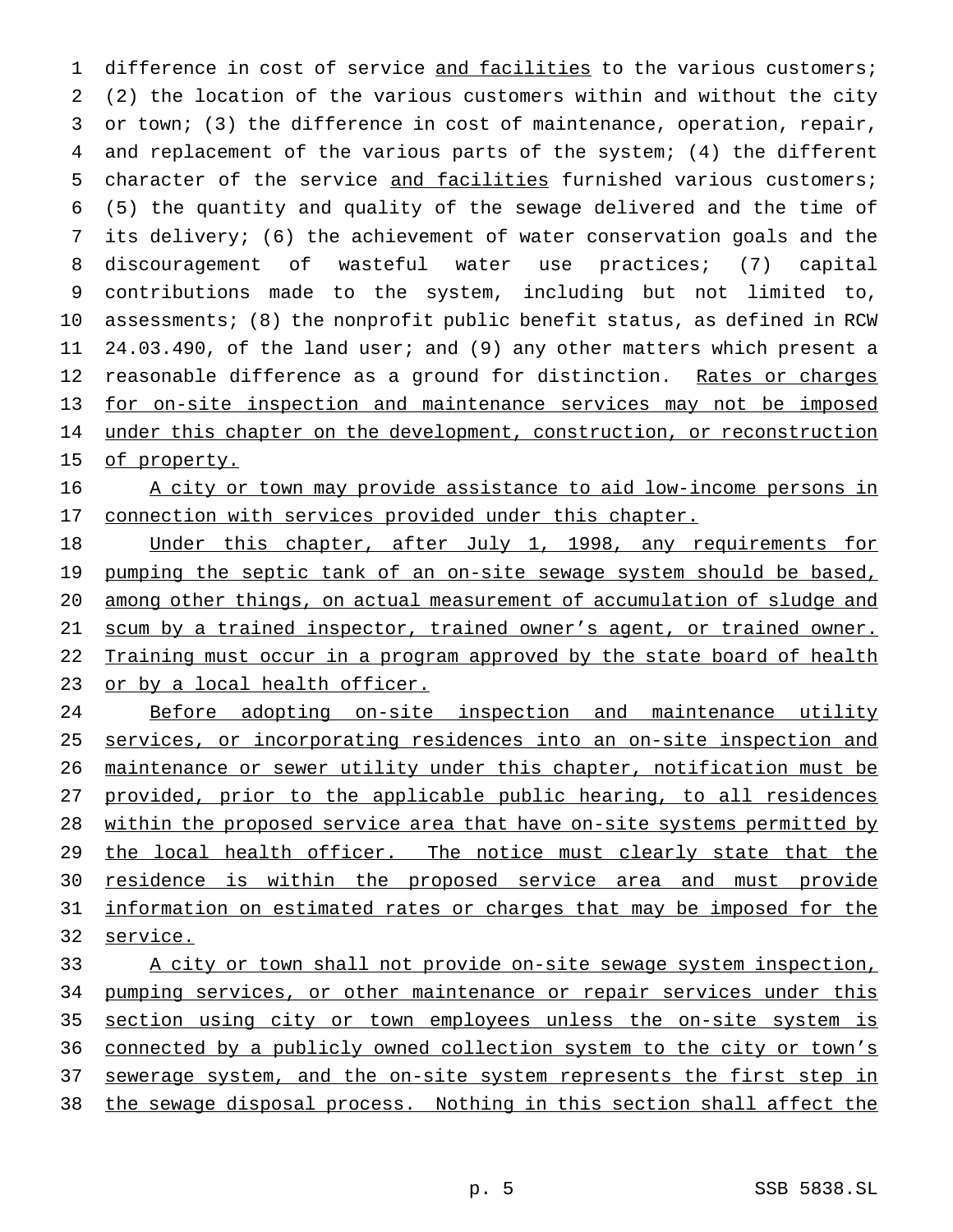# 1 authority of state or local health officers to carry out their

responsibilities under any other applicable law.

 **Sec. 9.** RCW 35.92.020 and 1995 c 124 s 5 are each amended to read as follows:

 A city or town may construct, condemn and purchase, purchase, acquire, add to, alter, maintain, and operate systems, plants, sites, 7 or other facilities of sewerage as defined in RCW 35.67.010, or solid waste handling as defined by RCW 70.95.030, and shall have full authority to manage, regulate, operate, control, and to fix the price 10 of service and facilities of those systems, plants, sites, or other facilities within and without the limits of the city or town. The rates charged shall be uniform for the same class of customers or 13 service and facilities. In classifying customers served or service 14 and facilities furnished by a system or systems of sewerage, the legislative authority of the city or town may in its discretion consider any or all of the following factors: (1) The difference in 17 cost of service and facilities to customers; (2) the location of customers within and without the city or town; (3) the difference in cost of maintenance, operation, repair, and replacement of the parts of 20 the system; (4) the different character of the service and facilities 21 furnished to customers; (5) the quantity and quality of the sewage delivered and the time of its delivery; (6) capital contributions made to the systems, plants, sites, or other facilities, including but not limited to, assessments; (7) the nonprofit public benefit status, as defined in RCW 24.03.490, of the land user; and (8) any other factors that present a reasonable difference as a ground for distinction. 27 Rates or charges for on-site inspection and maintenance services may 28 not be imposed under this chapter on the development, construction, or 29 reconstruction of property.

 A city or town may provide assistance to aid low-income persons in connection with services provided under this chapter.

 Under this chapter, after July 1, 1998, any requirements for pumping the septic tank of an on-site sewage system should be based, among other things, on actual measurement of accumulation of sludge and 35 scum by a trained inspector, trained owner's agent, or trained owner. Training must occur in a program approved by the state board of health or by a local health officer.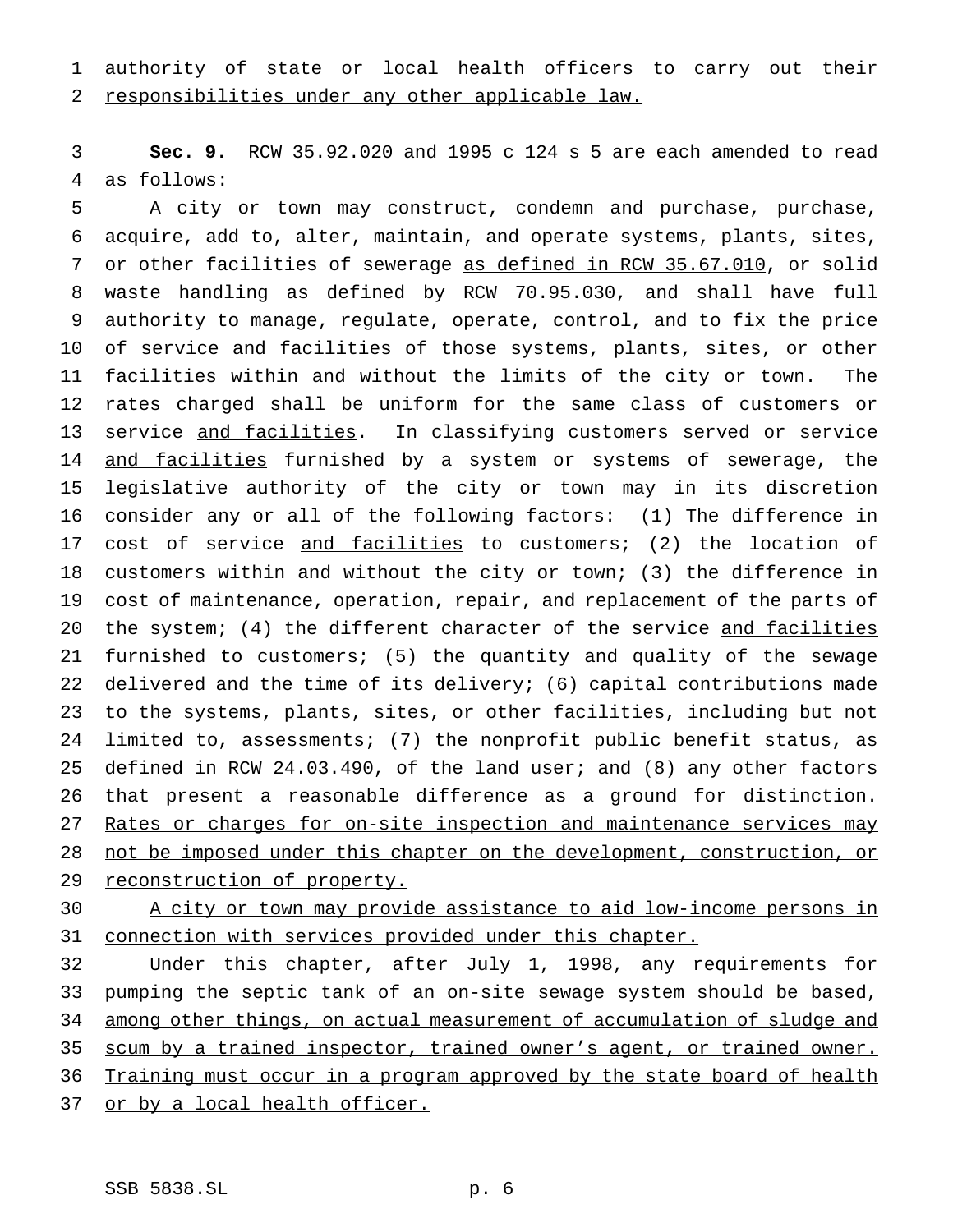1 Before adopting on-site inspection and maintenance utility 2 services, or incorporating residences into an on-site inspection and 3 maintenance or sewer utility under this chapter, notification must be 4 provided, prior to the applicable public hearing, to all residences 5 within the proposed service area that have on-site systems permitted by 6 the local health officer. The notice must clearly state that the 7 residence is within the proposed service area and must provide 8 information on estimated rates or charges that may be imposed for the 9 service. 10 A city or town shall not provide on-site sewage system inspection, 11 pumping services, or other maintenance or repair services under this

12 section using city or town employees unless the on-site system is 13 connected by a publicly owned collection system to the city or town's 14 sewerage system, and the on-site system represents the first step in 15 the sewage disposal process. Nothing in this section shall affect the 16 authority of state or local health officers to carry out their 17 responsibilities under any other applicable law.

18 **Sec. 10.** RCW 36.94.010 and 1981 c 313 s 14 are each amended to 19 read as follows:

20 As used in this chapter:

21 (1) A "system of sewerage" means and may include((s)) any or all of 22 the following:

23 (a) Sanitary sewage collection, treatment, and/or disposal ((sewers 24 and)) facilities and services, including without limitation on-site or 25 off-site sanitary sewerage facilities ((consisting of an approved 26 septic tank or septic tank systems)), inspection services and 27 maintenance services for private or public on-site systems, or any 28 other means of sewage treatment and disposal approved by the county;

29 (b) Combined sanitary sewage disposal and storm or surface water 30 drains and facilities;

31 (c) Storm or surface water drains, channels, and facilities;

 (d) Outfalls for storm drainage or sanitary sewage and works, plants, and facilities for storm drainage or sanitary sewage treatment and disposal, and rights and interests in property relating to the 35 system;

36 (e) Combined water and sewerage systems;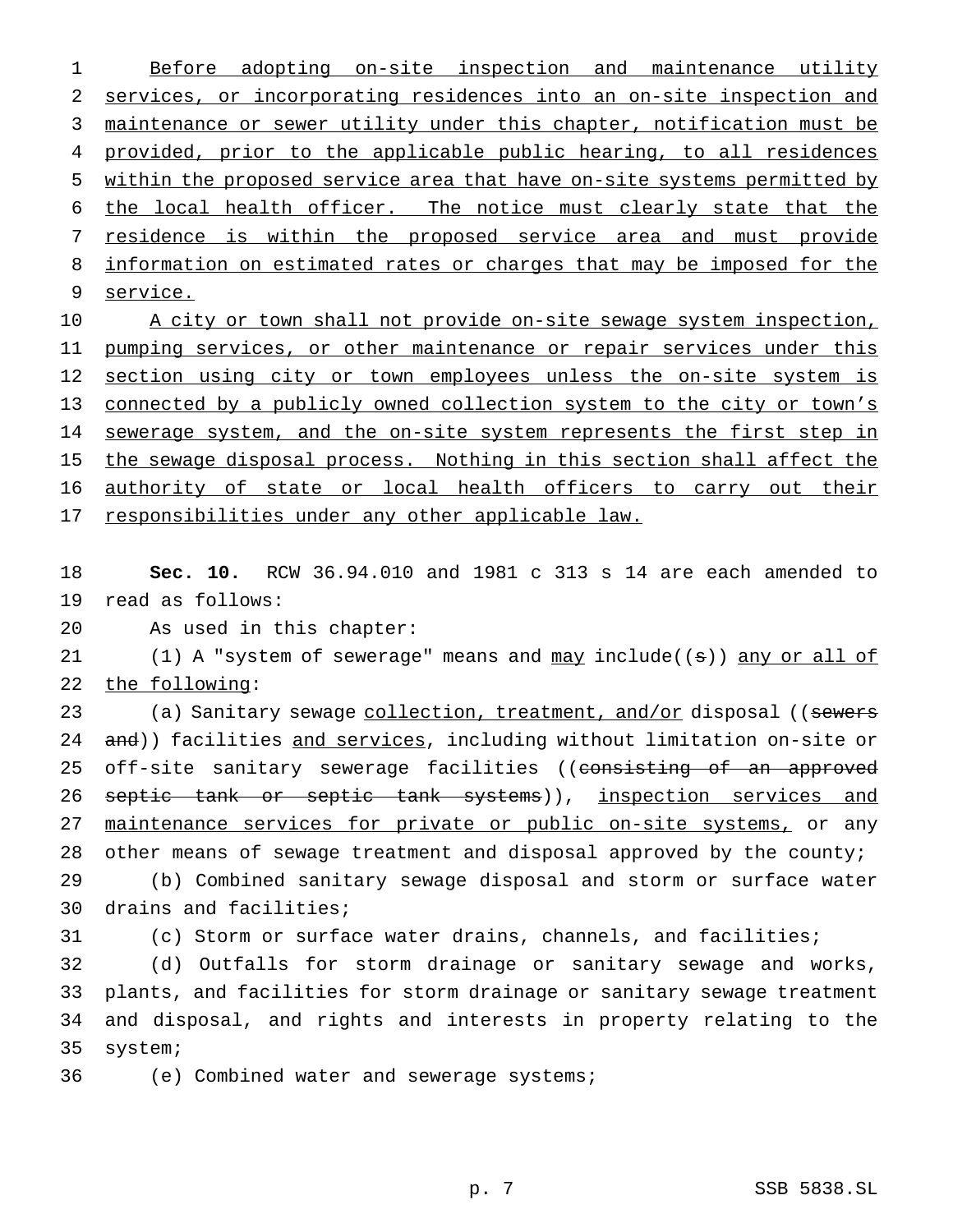(f) Point and nonpoint water pollution monitoring programs that are

 directly related to the sewerage facilities and programs operated by a county;

(g) Public restroom and sanitary facilities;

(h) The facilities and services authorized in RCW 36.94.020; and

(i) Any combination of or part of any or all of such facilities.

(2) A "system of water" means and includes:

 (a) A water distribution system, including dams, reservoirs, aqueducts, plants, pumping stations, transmission and lateral distribution lines and other facilities for distribution of water;

(b) A combined water and sewerage system;

 (c) Any combination of or any part of any or all of such facilities.

 (3) A "sewerage and/or water general plan" means a general plan for a system of sewerage and/or water for the county which shall be an element of the comprehensive plan established by the county pursuant to RCW 36.70.350(6) and/or chapter 35.63 RCW, if there is such a comprehensive plan.

 (a) A sewerage general plan shall include the general location and description of treatment and disposal facilities, trunk and interceptor sewers, pumping stations, monitoring and control facilities, channels, local service areas and a general description of the collection system 23 to serve those areas, a description of on-site sanitary sewerage system inspection services and maintenance services, and other facilities and 25 services as may be required to provide a functional and implementable plan, including preliminary engineering to assure feasibility. The plan may also include a description of the regulations deemed appropriate to carrying out surface drainage plans.

 (b) A water general plan shall include the general location and description of water resources to be utilized, wells, treatment facilities, transmission lines, storage reservoirs, pumping stations, and monitoring and control facilities as may be required to provide a functional and implementable plan.

 (c) Water and/or sewerage general plans shall include preliminary engineering in adequate detail to assure technical feasibility and, to the extent then known, shall further discuss the methods of distributing the cost and expense of the system and shall indicate the economic feasibility of plan implementation. The plans may also 39 specify local or lateral facilities and services. The sewerage and/or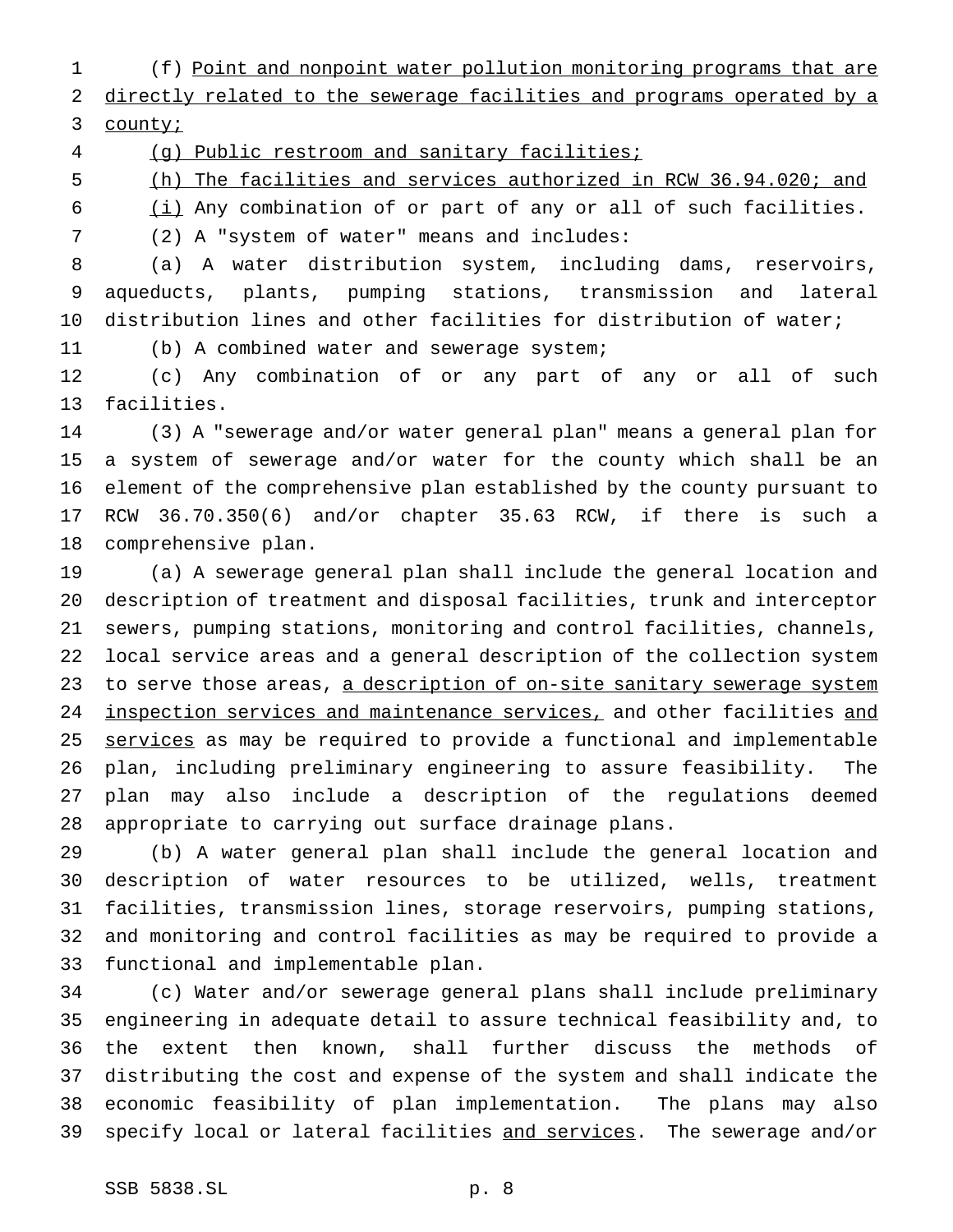water general plan does not mean the final engineering construction or financing plans for the system.

 (4) "Municipal corporation" means and includes any city, town, metropolitan municipal corporation, any public utility district which operates and maintains a sewer or water system, any sewer, water, diking, or drainage district, any diking, drainage, and sewerage improvement district, and any irrigation district.

 (5) A "private utility" means and includes all utilities, both public and private, which provide sewerage and/or water service and which are not municipal corporations within the definition of this chapter. The ownership of a private utility may be in a corporation, nonprofit or for profit, in a cooperative association, in a mutual organization, or in individuals.

 (6) "Board" means one or more boards of county commissioners and/or the legislative authority of a home rule charter county.

 **Sec. 11.** RCW 36.94.020 and 1981 c 313 s 1 are each amended to read as follows:

 The construction, operation, and maintenance of a system of sewerage and/or water is a county purpose. Subject to the provisions of this chapter, every county has the power, individually or in conjunction with another county or counties to adopt, provide for, 22 accept, establish, condemn, purchase, construct, add to, operate, and maintain a system or systems of sanitary and storm sewers, including 24 outfalls, interceptors, plans, and facilities and services necessary for sewerage treatment and disposal, and/or system or systems of water 26 supply within all or a portion of the county( $($  + PROVIDED, That)). 27 However, counties shall not have power to condemn sewerage and/or water systems of any municipal corporation or private utility.

 Such county or counties shall have the authority to control, 30 regulate, operate, and manage such system or systems and to provide funds therefor by general obligation bonds, revenue bonds, local improvement district bonds, utility local improvement district or local improvement district assessments, and in any other lawful fiscal manner. Rates or charges for on-site inspection and maintenance 35 services may not be imposed under this chapter on the development, construction, or reconstruction of property.

 Under this chapter, after July 1, 1998, any requirements for pumping the septic tank of an on-site sewage system should be based,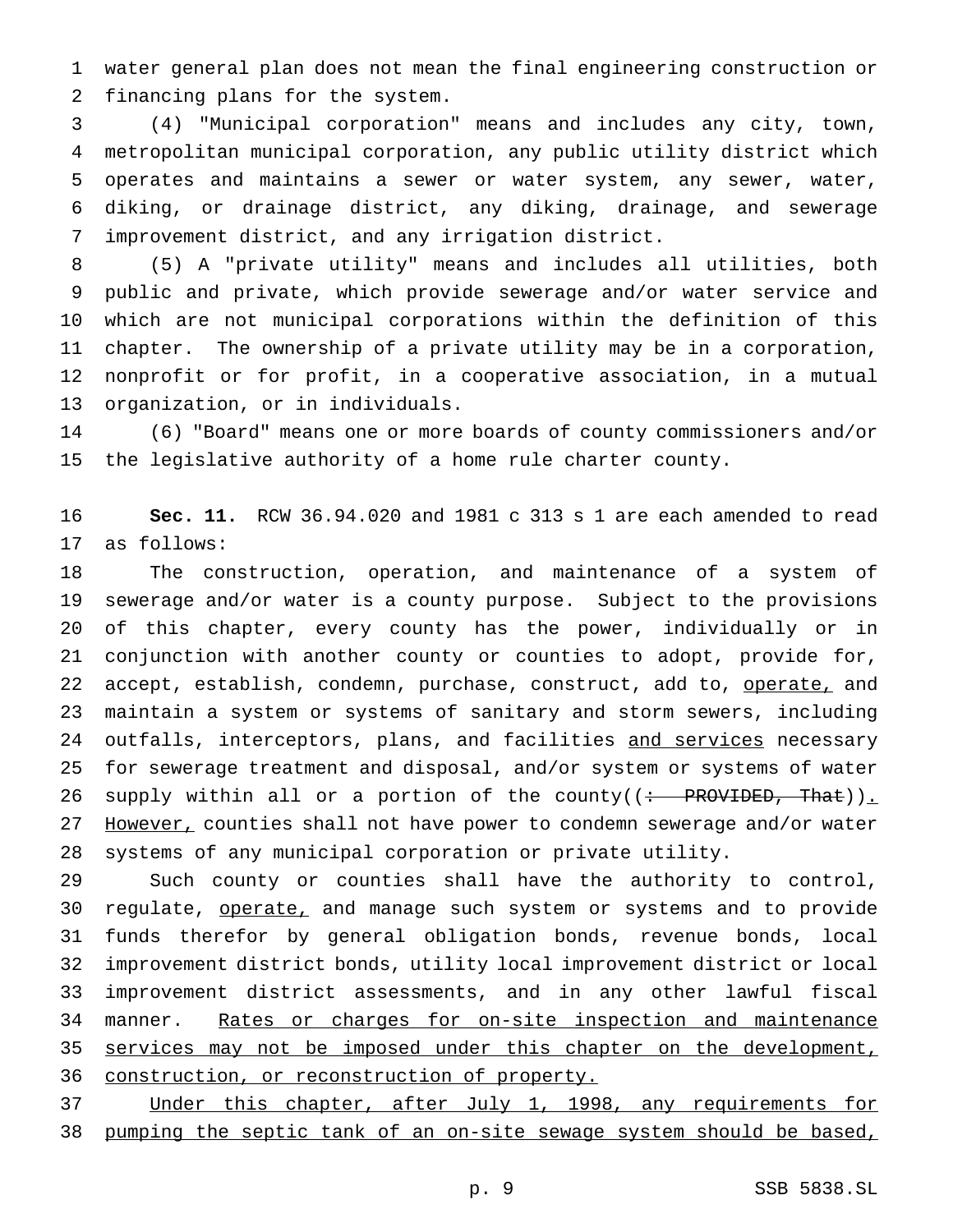among other things, on actual measurement of accumulation of sludge and scum by a trained inspector, trained owner's agent, or trained owner. 3 Training must occur in a program approved by the state board of health or by a local health officer.

 Before adopting on-site inspection and maintenance utility services, or incorporating residences into an on-site inspection and maintenance or sewer utility under this chapter, notification must be provided, prior to the applicable public hearing, to all residences within the proposed service area that have on-site systems permitted by 10 the local health officer. The notice must clearly state that the residence is within the proposed service area and must provide information on estimated rates or charges that may be imposed for the service.

14 A county shall not provide on-site sewage system inspection, 15 pumping services, or other maintenance or repair services under this section using county employees unless the on-site system is connected 17 by a publicly owned collection system to the county's sewerage system, and the on-site system represents the first step in the sewage disposal 19 process. Nothing in this section shall affect the authority of a state 20 or local health officer to carry out their responsibilities under any 21 other applicable law.

 A county may, as part of a system of sewerage established under this chapter, provide for, finance, and operate any of the facilities and services and may exercise the powers expressly authorized for county storm water, flood control, pollution prevention, and drainage services and activities under chapters 36.89, 86.12, 86.13, and 86.15 27 RCW. A county also may provide for, finance, and operate the facilities and services and may exercise any of the powers authorized 29 for aquifer protection areas under chapter 36.36 RCW; for lake management districts under chapter 36.61 RCW; for diking districts, and diking, drainage, and sewerage improvement districts under chapters 85.05, 85.08, 85.15, 85.16, and 85.18 RCW; and for shellfish protection districts under chapter 90.72 RCW. However, if a county by reference 34 to any of those statutes assumes as part of its system of sewerage any powers granted to such areas or districts and not otherwise available 36 to a county under this chapter, then (1) the procedures and 37 restrictions applicable to those areas or districts apply to the county's exercise of those powers, and (2) the county may not simultaneously impose rates and charges under this chapter and under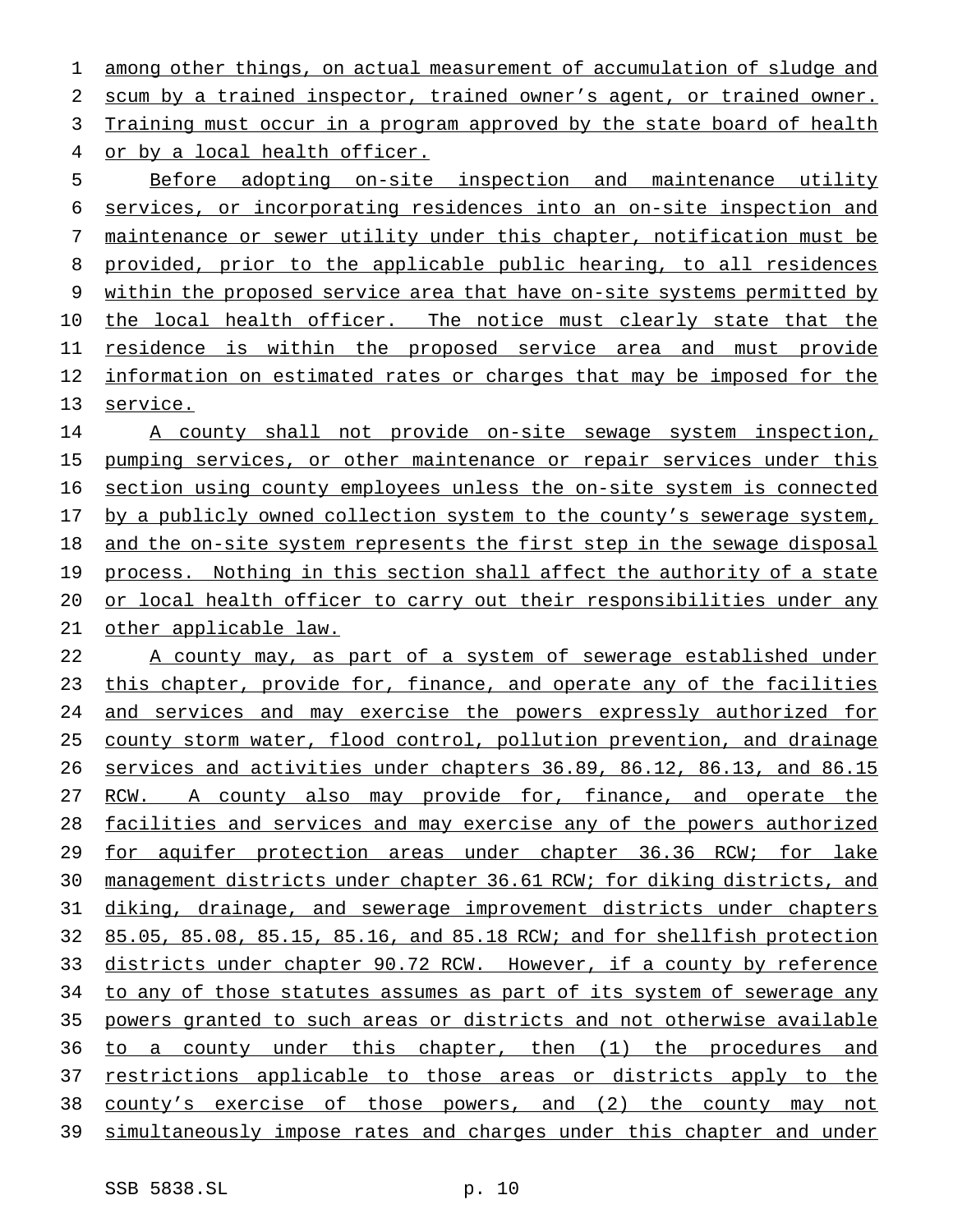1 the statutes authorizing such areas or districts for substantially the same facilities and services, but must instead impose uniform rates and charges consistent with RCW 36.94.140. By agreement with such an area 4 or district that is not part of a county's system of sewerage, a county may operate that area's or district's services or facilities, but a county may not dissolve any existing area or district except in accordance with any applicable provisions of the statute under which 8 that area or district was created.

 **Sec. 12.** RCW 36.94.140 and 1995 c 124 s 2 are each amended to read as follows:

 Every county, in the operation of a system of sewerage and/or water, shall have full jurisdiction and authority to manage, regulate, and control it and to fix, alter, regulate, and control the rates and 14 charges for the service and facilities to those to whom such ((county)) 15 service  $((\frac{1}{18}))$  and facilities are available, and to levy charges for connection to the system. The rates for availability of service and 17 facilities, and connection charges so charged must be uniform for the 18 same class of customers or service and facility.

 In classifying customers served, service furnished or made available by such system of sewerage and/or water, or the connection charges, the county legislative authority may consider any or all of the following factors:

 (1) The difference in cost of service to the various customers within or without the area;

 (2) The difference in cost of maintenance, operation, repair and 26 replacement of the various parts of the systems;

27 (3) The different character of the service and facilities furnished various customers;

 (4) The quantity and quality of the sewage and/or water delivered and the time of its delivery;

 (5) Capital contributions made to the system or systems, including, 32 but not limited to, assessments;

 (6) The cost of acquiring the system or portions of the system in making system improvements necessary for the public health and safety;

 (7) The nonprofit public benefit status, as defined in RCW 24.03.490, of the land user; and

 (8) Any other matters which present a reasonable difference as a ground for distinction.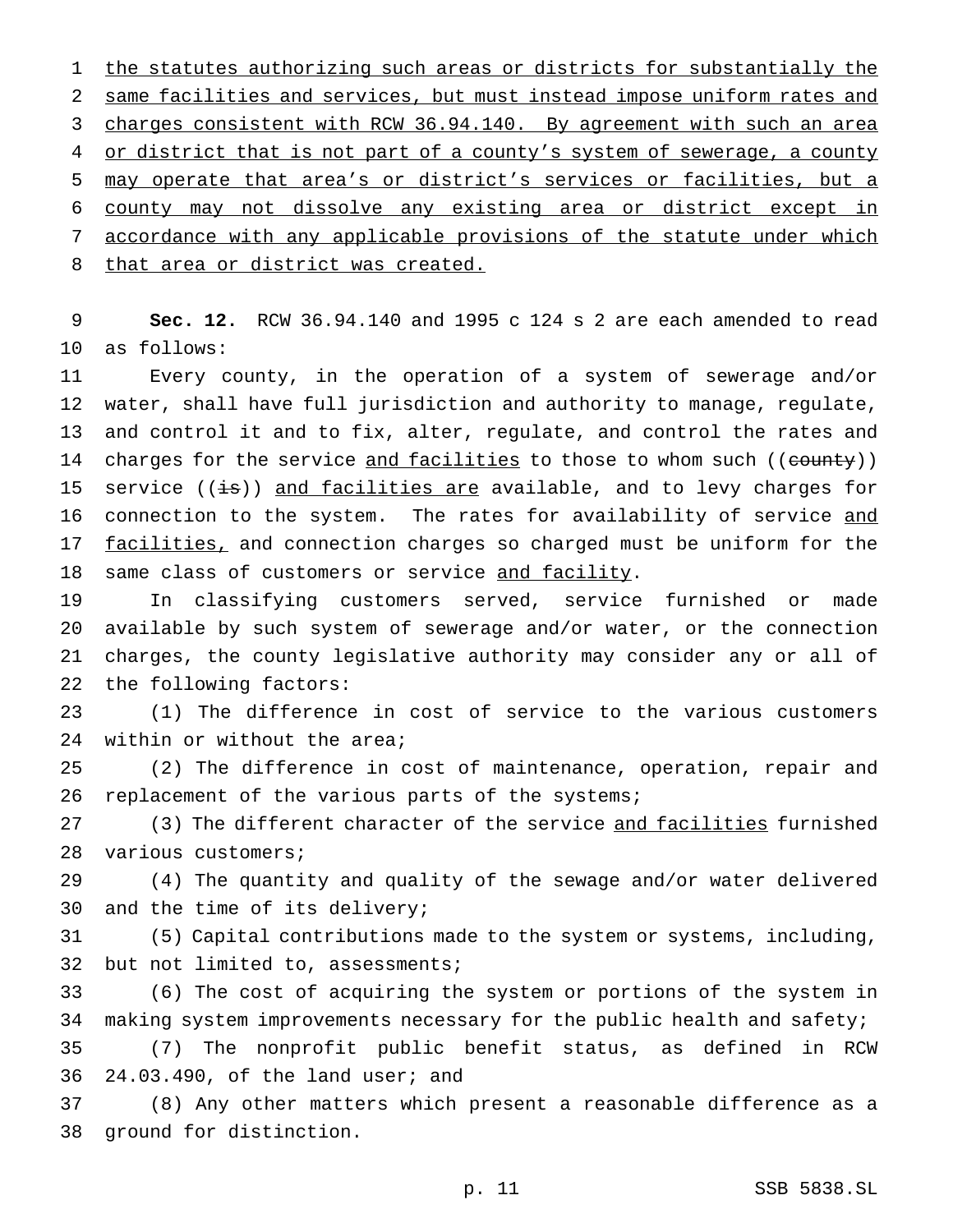A county may provide assistance to aid low-income persons in connection with services provided under this chapter.

 The service charges and rates shall produce revenues sufficient to take care of the costs of maintenance and operation, revenue bond and warrant interest and principal amortization requirements, and all other charges necessary for the efficient and proper operation of the system.

 NEW SECTION. **Sec. 13.** A new section is added to chapter 35.58 RCW to read as follows:

 A metropolitan municipal corporation authorized to perform water pollution abatement may exercise all the powers relating to systems of sewerage authorized by RCW 36.94.010, 36.94.020, and 36.94.140 for counties.

 NEW SECTION. **Sec. 14.** A new section is added to chapter 35.21 RCW to read as follows:

 The legislative authority of any city or town may exercise all the powers relating to systems of sewerage authorized by RCW 35.67.010 and 35.67.020.

 NEW SECTION. **Sec. 15.** A new section is added to chapter 53.08 RCW to read as follows:

 A port district may exercise all the powers relating to systems of sewerage authorized by RCW 35.67.010 and 35.67.020 for cities and towns.

 **Sec. 16.** RCW 57.08.005 and 1996 c 230 s 301 are each amended to read as follows:

A district shall have the following powers:

 (1) To acquire by purchase or condemnation, or both, all lands, property and property rights, and all water and water rights, both within and without the district, necessary for its purposes. The right of eminent domain shall be exercised in the same manner and by the same procedure as provided for cities and towns, insofar as consistent with this title, except that all assessment or reassessment rolls to be prepared and filed by eminent domain commissioners or commissioners appointed by the court shall be prepared and filed by the district, and the duties devolving upon the city treasurer are imposed upon the county treasurer;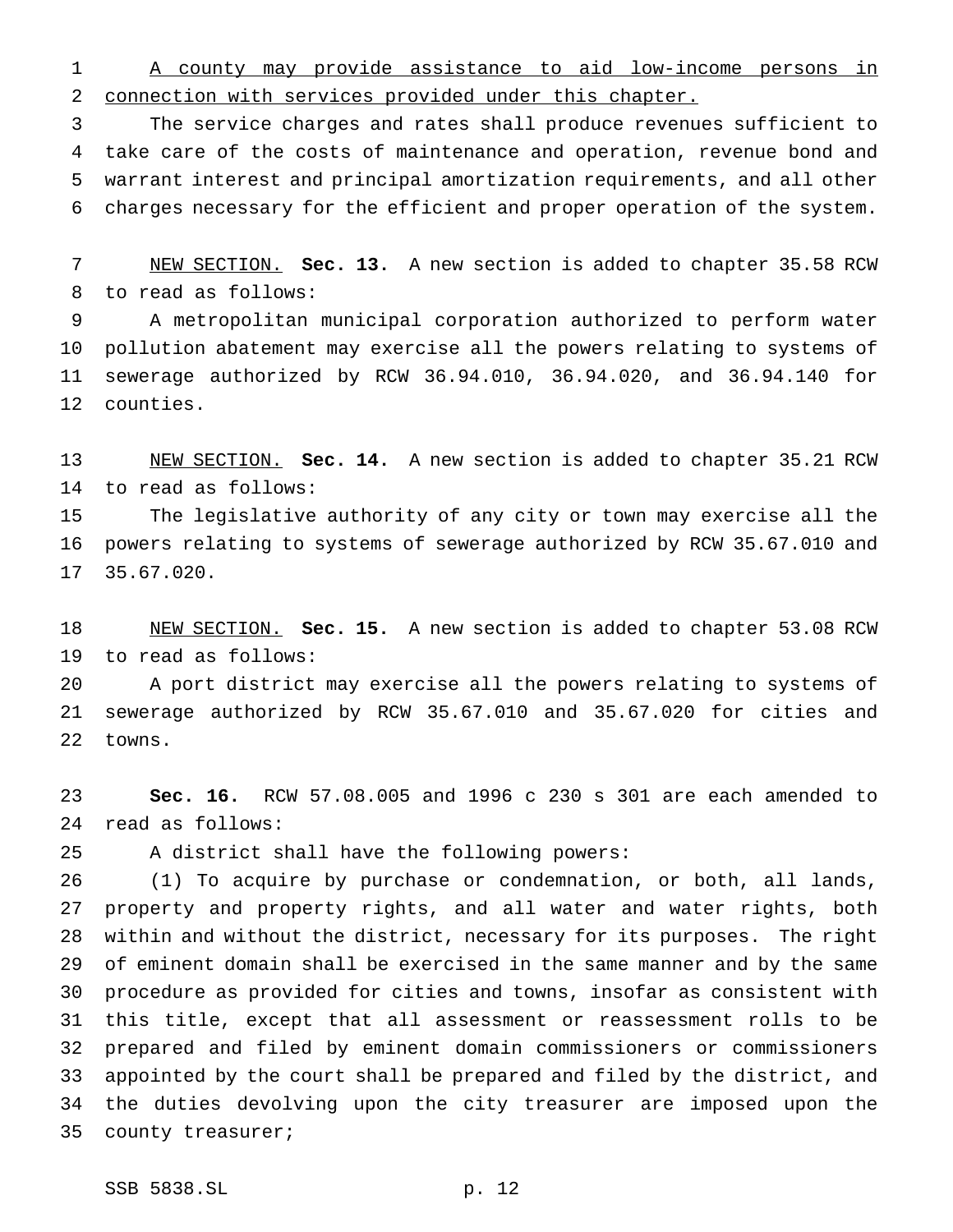(2) To lease real or personal property necessary for its purposes for a term of years for which that leased property may reasonably be needed;

 (3) To construct, condemn and purchase, add to, maintain, and supply waterworks to furnish the district and inhabitants thereof and any other persons, both within and without the district, with an ample supply of water for all uses and purposes public and private with full authority to regulate and control the use, content, distribution, and price thereof in such a manner as is not in conflict with general law and may construct, acquire, or own buildings and other necessary district facilities. Where a customer connected to the district's system uses the water on an intermittent or transient basis, a district may charge for providing water service to such a customer, regardless of the amount of water, if any, used by the customer. District waterworks may include facilities which result in combined water supply and electric generation, if the electricity generated thereby is a byproduct of the water supply system. That electricity may be used by the district or sold to any entity authorized by law to use or distribute electricity. Electricity is deemed a byproduct when the electrical generation is subordinate to the primary purpose of water supply. For such purposes, a district may take, condemn and purchase, acquire, and retain water from any public or navigable lake, river or watercourse, or any underflowing water, and by means of aqueducts or pipeline conduct the same throughout the district and any city or town therein and carry it along and upon public highways, roads, and streets, within and without such district. For the purpose of constructing or laying aqueducts or pipelines, dams, or waterworks or other necessary structures in storing and retaining water or for any other lawful purpose such district may occupy the beds and shores up to the high water mark of any such lake, river, or other watercourse, and may acquire by purchase or condemnation such property or property rights or privileges as may be necessary to protect its water supply from pollution. For the purposes of waterworks which include facilities for the generation of electricity as a byproduct, nothing in this section may be construed to authorize a district to condemn electric generating, transmission, or distribution rights or facilities of entities authorized by law to distribute electricity, or to acquire such rights or facilities without the consent of the owner;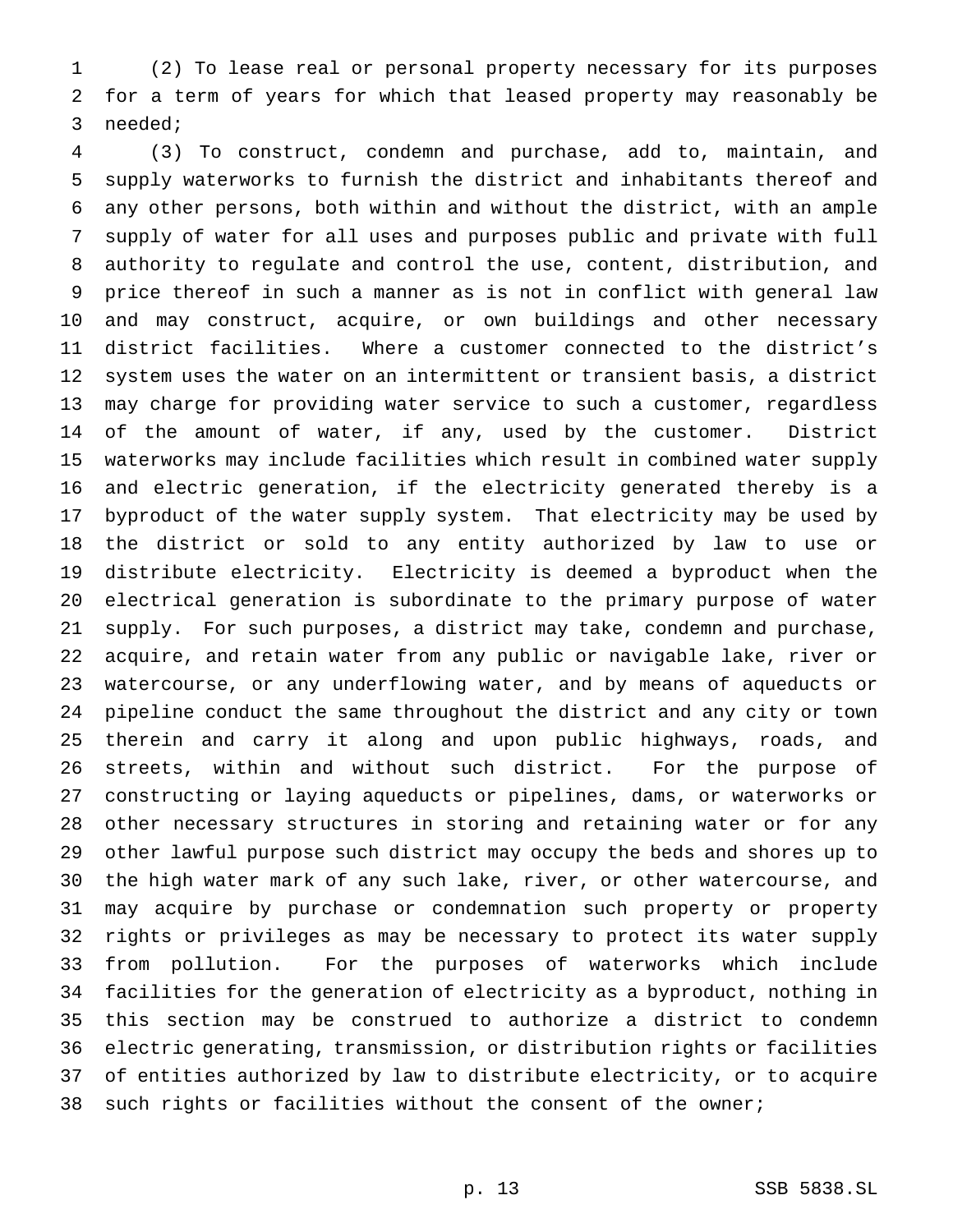(4) To purchase and take water from any municipal corporation, private person, or entity. A district contiguous to Canada may contract with a Canadian corporation for the purchase of water and for the construction, purchase, maintenance, and supply of waterworks to furnish the district and inhabitants thereof and residents of Canada with an ample supply of water under the terms approved by the board of commissioners;

 (5) To construct, condemn and purchase, add to, maintain, and operate systems of sewers for the purpose of furnishing the district, the inhabitants thereof, and persons outside the district with an adequate system of sewers for all uses and purposes, public and private, including but not limited to on-site sewage disposal 13 facilities, approved septic tanks or approved septic tank systems, on-14 site sanitary sewerage systems, inspection services and maintenance 15 services for private and public on-site systems, point and nonpoint water pollution monitoring programs that are directly related to the 17 sewerage facilities and programs operated by a district, other 18 facilities, programs, and systems for the collection, interception, treatment, and disposal of wastewater, and for the control of pollution from wastewater and for the protection, preservation, and rehabilitation of surface and underground waters, facilities for the drainage and treatment of storm or surface waters, public highways, streets, and roads with full authority to regulate the use and 24 operation thereof and the service rates to be charged. Under this 25 chapter, after July 1, 1998, any requirements for pumping the septic 26 tank of an on-site sewage system should be based, among other things, on actual measurement of accumulation of sludge and scum by a trained 28 inspector, trained owner's agent, or trained owner. Training must 29 occur in a program approved by the state board of health or by a local 30 health officer. Sewage facilities may include facilities which result in combined sewage disposal, treatment, or drainage and electric generation, except that the electricity generated thereby is a byproduct of the system of sewers. Such electricity may be used by the district or sold to any entity authorized by law to distribute electricity. Electricity is deemed a byproduct when the electrical generation is subordinate to the primary purpose of sewage disposal, treatment, or drainage. For such purposes a district may conduct sewage throughout the district and throughout other political subdivisions within the district, and construct and lay sewer pipe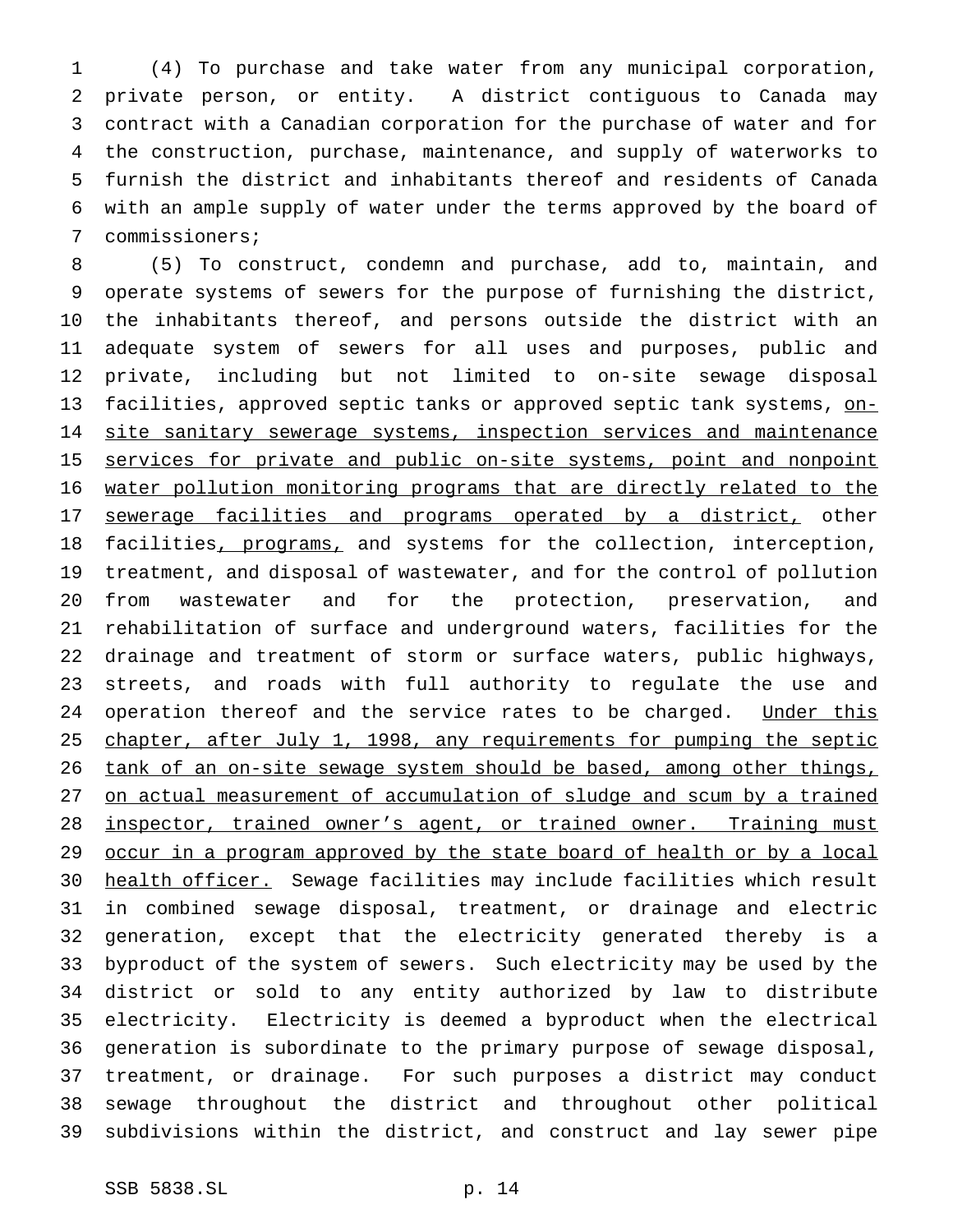along and upon public highways, roads, and streets, within and without the district, and condemn and purchase or acquire land and rights of way necessary for such sewer pipe. A district may erect sewage treatment plants within or without the district, and may acquire, by purchase or condemnation, properties or privileges necessary to be had to protect any lakes, rivers, or watercourses and also other areas of land from pollution from its sewers or its sewage treatment plant. For the purposes of sewage facilities which include facilities that result in combined sewage disposal, treatment, or drainage and electric generation where the electric generation is a byproduct, nothing in this section may be construed to authorize a district to condemn electric generating, transmission, or distribution rights or facilities of entities authorized by law to distribute electricity, or to acquire such rights or facilities without the consent of the owners;

 (6) To construct, condemn, acquire, and own buildings and other necessary district facilities;

 (7) To compel all property owners within the district located within an area served by the district's system of sewers to connect their private drain and sewer systems with the district's system under such penalty as the commissioners shall prescribe by resolution. The district may for such purpose enter upon private property and connect the private drains or sewers with the district system and the cost thereof shall be charged against the property owner and shall be a lien 24 upon property served;

 (8) Where a district contains within its borders, abuts, or is located adjacent to any lake, stream, ground water as defined by RCW 90.44.035, or other waterway within the state of Washington, to provide for the reduction, minimization, or elimination of pollutants from those waters in accordance with the district's comprehensive plan, and to issue general obligation bonds, revenue bonds, local improvement district bonds, or utility local improvement bonds for the purpose of paying all or any part of the cost of reducing, minimizing, or eliminating the pollutants from these waters;

 (9) To fix rates and charges for water, sewer, and drain service supplied and to charge property owners seeking to connect to the district's systems, as a condition to granting the right to so connect, in addition to the cost of the connection, such reasonable connection charge as the board of commissioners shall determine to be proper in order that those property owners shall bear their equitable share of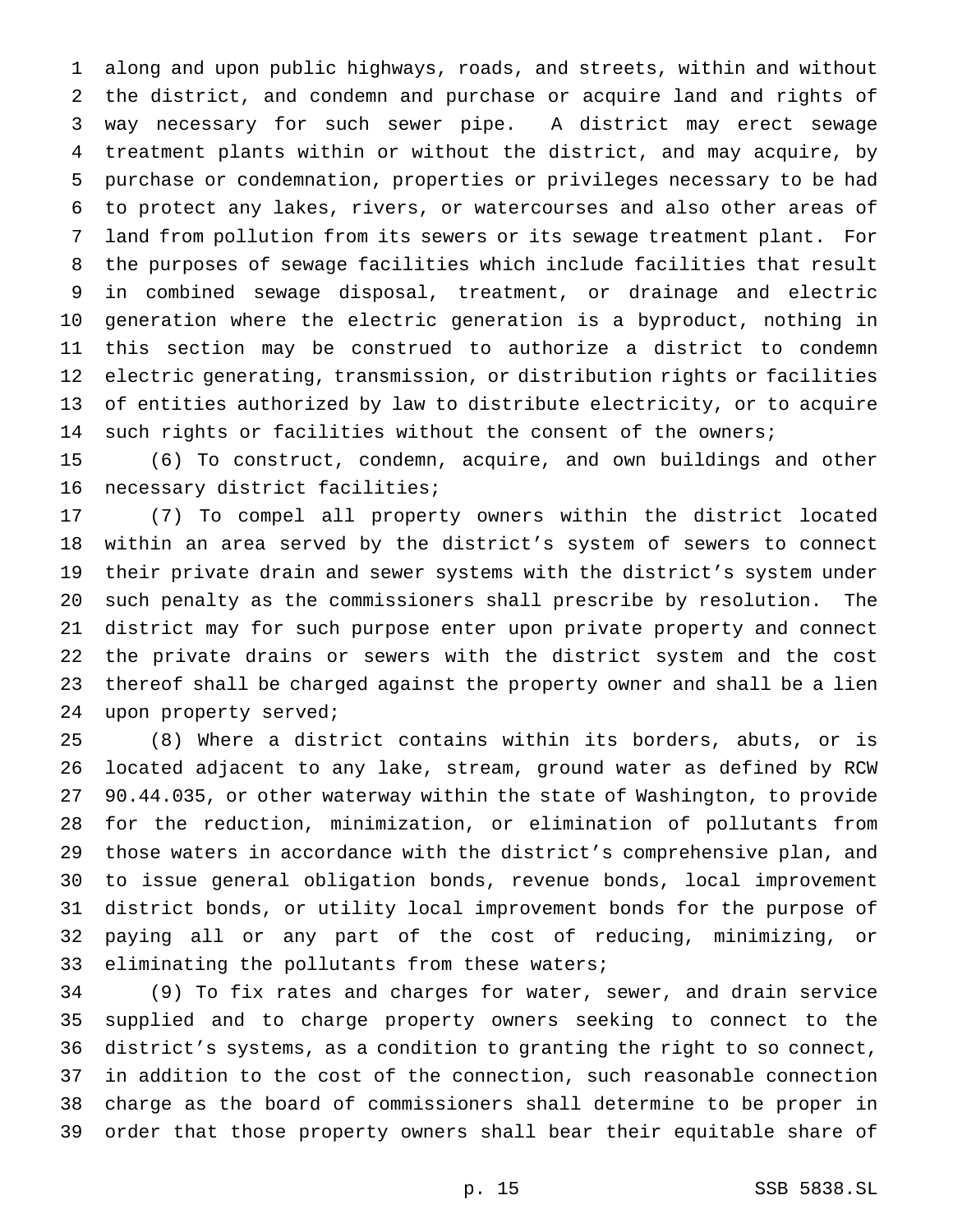the cost of the system. For the purposes of calculating a connection charge, the board of commissioners shall determine the pro rata share of the cost of existing facilities and facilities planned for construction within the next ten years and contained in an adopted comprehensive plan and other costs borne by the district which are directly attributable to the improvements required by property owners seeking to connect to the system. The cost of existing facilities shall not include those portions of the system which have been donated or which have been paid for by grants. The connection charge may include interest charges applied from the date of construction of the system until the connection, or for a period not to exceed ten years, whichever is shorter, at a rate commensurate with the rate of interest applicable to the district at the time of construction or major rehabilitation of the system, or at the time of installation of the lines to which the property owner is seeking to connect. A district may permit payment of the cost of connection and the reasonable connection charge to be paid with interest in installments over a period not exceeding fifteen years. The county treasurer may charge and collect a fee of three dollars for each year for the treasurer's services. Those fees shall be a charge to be included as part of each annual installment, and shall be credited to the county current expense fund by the county treasurer. Revenues from connection charges excluding permit fees are to be considered payments in aid of 24 construction as defined by department of revenue rule. Rates or 25 charges for on-site inspection and maintenance services may not be imposed under this chapter on the development, construction, or reconstruction of property.

28 Before adopting on-site inspection and maintenance utility services, or incorporating residences into an on-site inspection and maintenance or sewer utility under this chapter, notification must be provided, prior to the applicable public hearing, to all residences within the proposed service area that have on-site systems permitted by 33 the local health officer. The notice must clearly state that the 34 residence is within the proposed service area and must provide information on estimated rates or charges that may be imposed for the 36 service.

 A water-sewer district shall not provide on-site sewage system inspection, pumping services, or other maintenance or repair services under this section using water-sewer district employees unless the on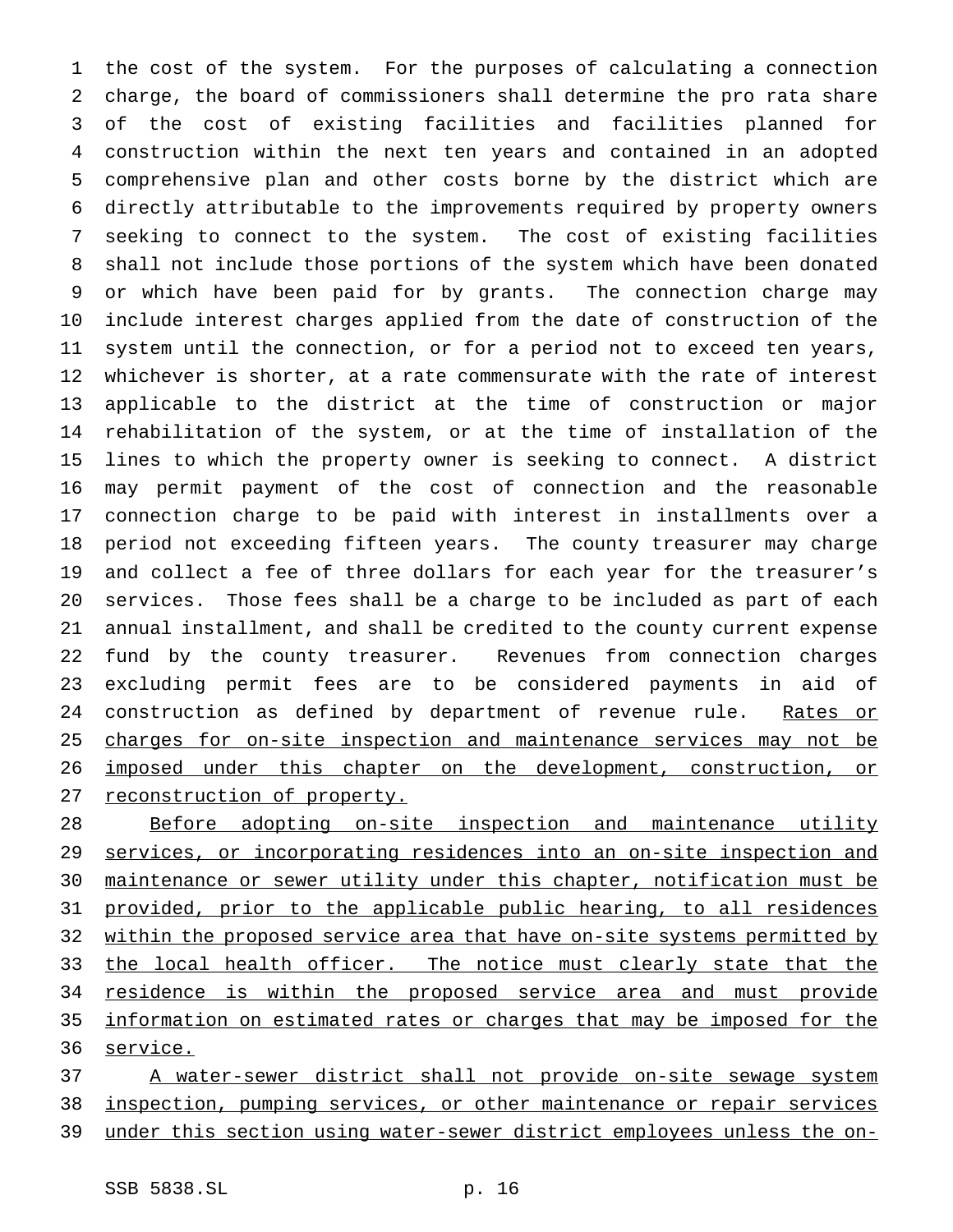site system is connected by a publicly owned collection system to the water-sewer district's sewerage system, and the on-site system 3 represents the first step in the sewage disposal process.

 Except as otherwise provided in RCW 90.03.525, any public entity and public property, including the state of Washington and state property, shall be subject to rates and charges for sewer, water, storm water control, drainage, and street lighting facilities to the same extent private persons and private property are subject to those rates and charges that are imposed by districts. In setting those rates and charges, consideration may be made of in-kind services, such as stream improvements or donation of property;

 (10) To contract with individuals, associations and corporations, 13 the state of Washington, and the United States;

 (11) To employ such persons as are needed to carry out the district's purposes and fix salaries and any bond requirements for 16 those employees;

 (12) To contract for the provision of engineering, legal, and other professional services as in the board of commissioner's discretion is necessary in carrying out their duties;

(13) To sue and be sued;

 (14) To loan and borrow funds and to issue bonds and instruments evidencing indebtedness under chapter 57.20 RCW and other applicable laws;

 (15) To transfer funds, real or personal property, property interests, or services subject to RCW 57.08.015;

 (16) To levy taxes in accordance with this chapter and chapters 57.04 and 57.20 RCW;

 (17) To provide for making local improvements and to levy and collect special assessments on property benefitted thereby, and for paying for the same or any portion thereof in accordance with chapter 57.16 RCW;

(18) To establish street lighting systems under RCW 57.08.060;

 (19) To exercise such other powers as are granted to water-sewer 34 districts by this title or other applicable laws; and

 (20) To exercise any of the powers granted to cities and counties with respect to the acquisition, construction, maintenance, operation of, and fixing rates and charges for waterworks and systems of sewerage and drainage.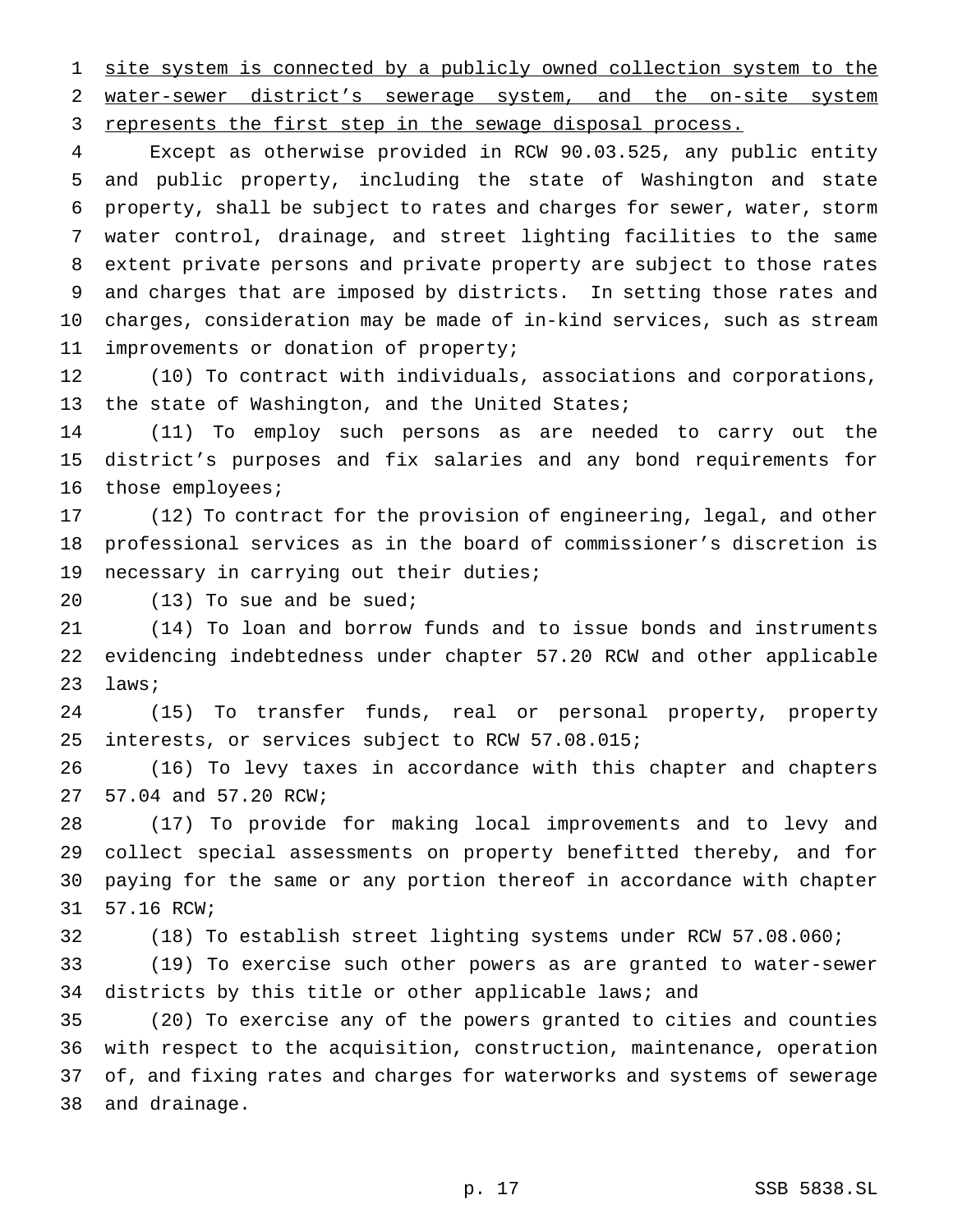**Sec. 17.** RCW 57.08.065 and 1996 c 230 s 313 are each amended to read as follows:

 (1) A district shall have power to establish, maintain, and operate 4 a mutual water, ((sewer)) sewerage, drainage, and street lighting system, a mutual system of any two or three of the systems, or separate systems.

 (2) Where any two or more districts include the same territory as of July 1, 1997, none of the overlapping districts may provide any service that was made available by any of the other districts prior to July 1, 1997, within the overlapping territory without the consent by resolution of the board of commissioners of the other district or districts.

 (3) A district that was a water district prior to July 1, 1997, 14 that did not operate a ((sewer)) system of sewerage prior to July 1, 1997, may not proceed to exercise the powers to establish, maintain, 16 construct, and operate any ((sewer)) system of sewerage without first obtaining written approval and certification of necessity from the department of ecology and department of health. Any comprehensive plan for a system of sewers or addition thereto or betterment thereof proposed by a district that was a water district prior to July 1, 1997, shall be approved by the same county and state officials as were required to approve such plans adopted by a sewer district immediately prior to July 1, 1997, and as subsequently may be required.

 **Sec. 18.** RCW 57.16.010 and 1996 c 230 s 501 are each amended to read as follows:

 Before ordering any improvements or submitting to vote any proposition for incurring any indebtedness, the district commissioners shall adopt a general comprehensive plan for the type or types of facilities the district proposes to provide. A district may prepare a separate general comprehensive plan for each of these services and other services that districts are permitted to provide, or the district may combine any or all of its comprehensive plans into a single general comprehensive plan.

 (1) For a general comprehensive plan of a water supply system, the commissioners shall investigate the several portions and sections of the district for the purpose of determining the present and reasonably foreseeable future needs thereof; shall examine and investigate, determine, and select a water supply or water supplies for such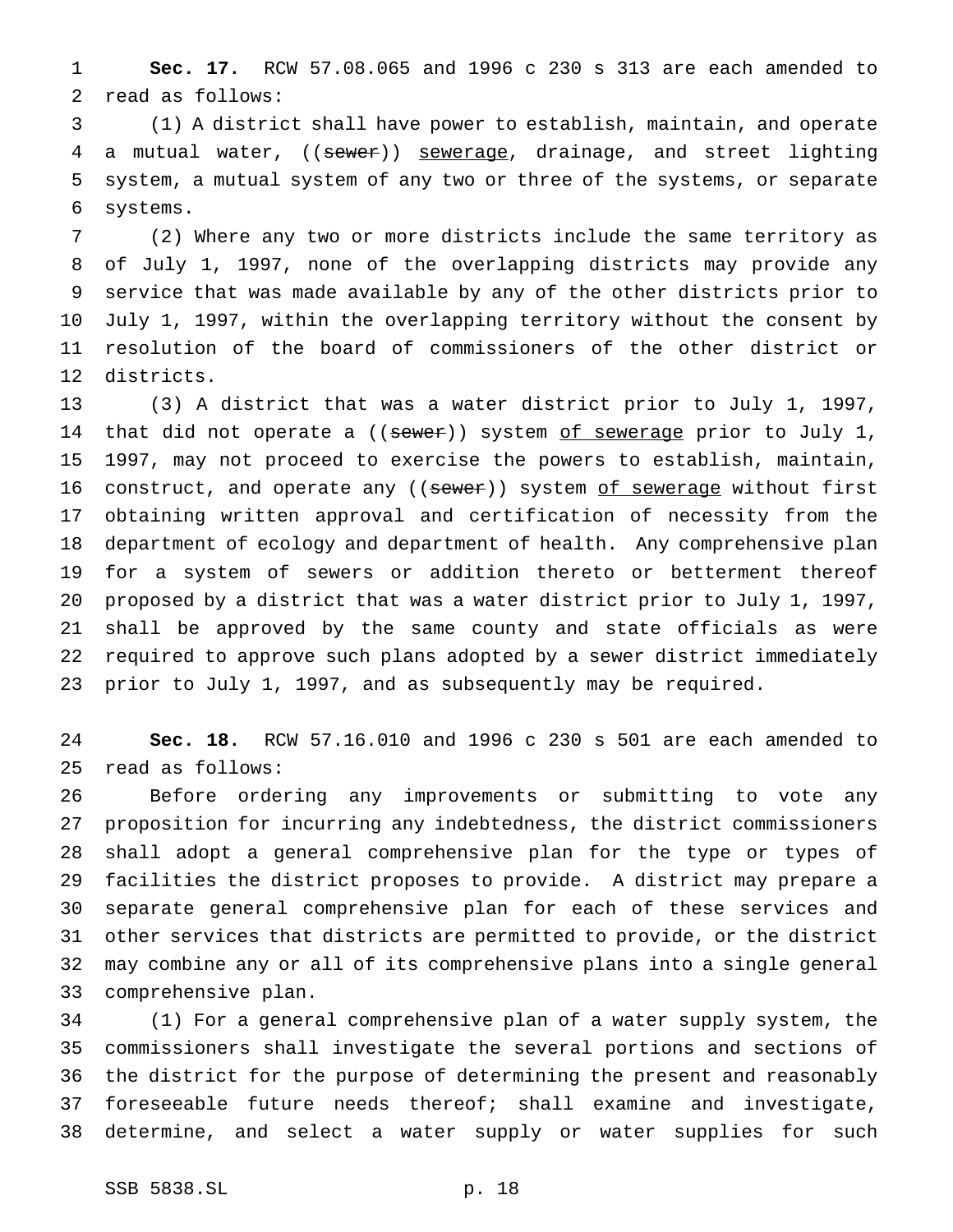district suitable and adequate for present and reasonably foreseeable future needs thereof; and shall consider and determine a general system or plan for acquiring such water supply or water supplies, and the lands, waters, and water rights and easements necessary therefor, and for retaining and storing any such waters, and erecting dams, reservoirs, aqueducts, and pipe lines to convey the same throughout such district. There may be included as part of the system the installation of fire hydrants at suitable places throughout the district. The commissioners shall determine a general comprehensive plan for distributing such water throughout such portion of the district as may then reasonably be served by means of subsidiary aqueducts and pipe lines, and a long-term plan for financing the planned projects and the method of distributing the cost and expense thereof, including the creation of local improvement districts or utility local improvement districts, and shall determine whether the whole or part of the cost and expenses shall be paid from revenue or general obligation bonds.

 (2) For a general comprehensive plan for a sewer system, the commissioners shall investigate all portions and sections of the district and select a general comprehensive plan for a sewer system for the district suitable and adequate for present and reasonably foreseeable future needs thereof. The general comprehensive plan shall 23 provide for treatment plants and other methods and services, if any, for the prevention, control, and reduction of water pollution and for 25 the treatment and disposal of sewage and industrial and other liquid wastes now produced or which may reasonably be expected to be produced within the district and shall, for such portions of the district as may then reasonably be served, provide for the acquisition or construction and installation of laterals, trunk sewers, intercepting sewers, syphons, pumping stations or other sewage collection facilities, septic tanks, septic tank systems or drainfields, and systems for the transmission and treatment of wastewater. The general comprehensive plan shall provide a long-term plan for financing the planned projects and the method of distributing the cost and expense of the sewer system and services, including the creation of local improvement districts or utility local improvement districts; and provide whether the whole or some part of the cost and expenses shall be paid from revenue or general obligation bonds.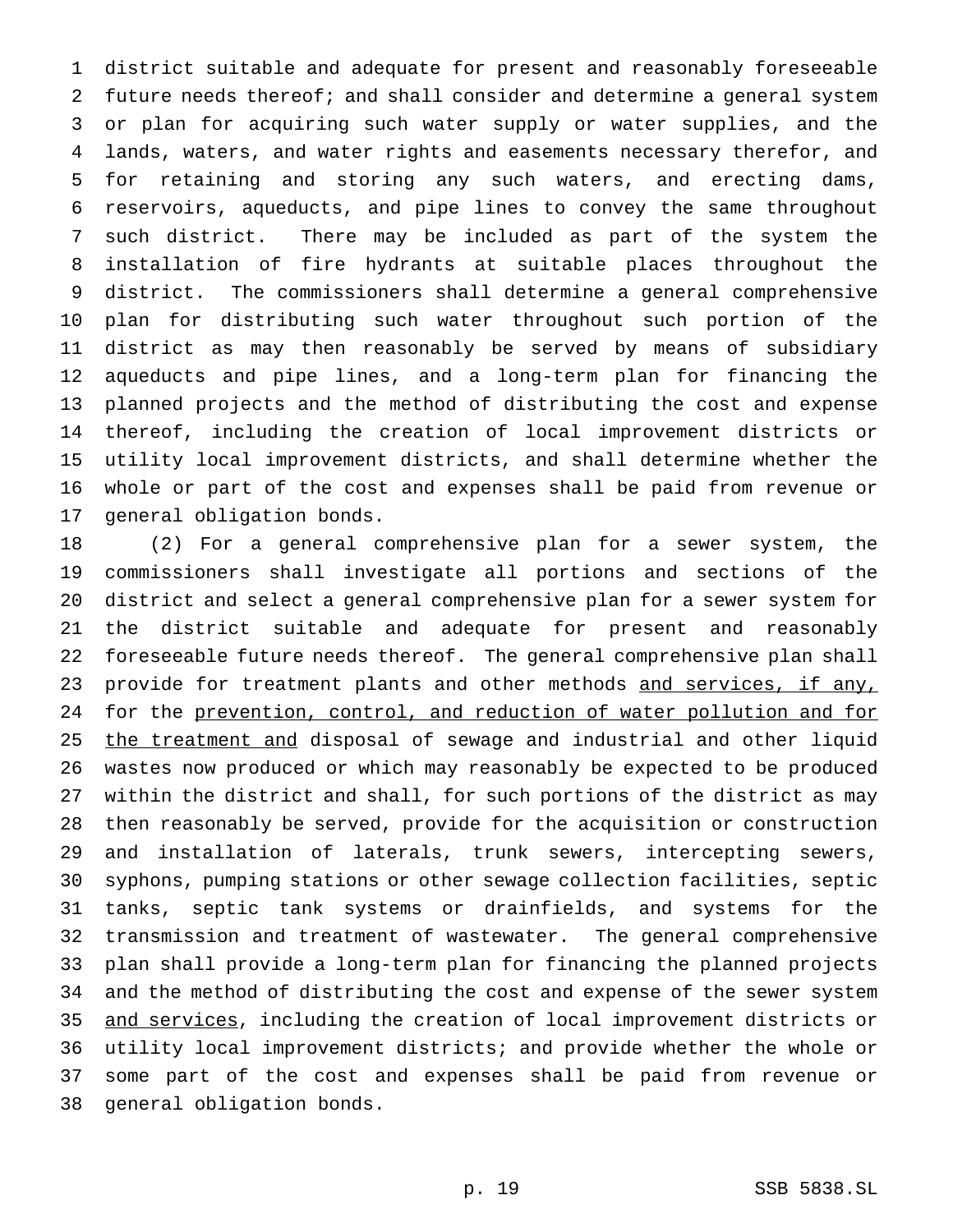(3) For a general comprehensive plan for a drainage system, the commissioners shall investigate all portions and sections of the district and adopt a general comprehensive plan for a drainage system for the district suitable and adequate for present and future needs thereof. The general comprehensive plan shall provide for a system to collect, treat, and dispose of storm water or surface waters, including use of natural systems and the construction or provision of culverts, storm water pipes, ponds, and other systems. The general comprehensive plan shall provide for a long-term plan for financing the planned projects and provide for a method of distributing the cost and expense of the drainage system, including local improvement districts or utility local improvement districts, and provide whether the whole or some part of the cost and expenses shall be paid from revenue or general obligation bonds.

 (4) For a general comprehensive plan for street lighting, the commissioners shall investigate all portions and sections of the district and adopt a general comprehensive plan for street lighting for the district suitable and adequate for present and future needs thereof. The general comprehensive plan shall provide for a system or systems of street lighting, provide for a long-term plan for financing the planned projects, and provide for a method of distributing the cost and expense of the street lighting system, including local improvement districts or utility local improvement districts, and provide whether the whole or some part of the cost and expenses shall be paid from revenue or general obligation bonds.

 (5) The commissioners may employ such engineering and legal service as in their discretion is necessary in carrying out their duties.

 (6) Any general comprehensive plan or plans shall be adopted by resolution and submitted to an engineer designated by the legislative authority of the county in which fifty-one percent or more of the area of the district is located, and to the director of health of the county in which the district or any portion thereof is located, and must be approved in writing by the engineer and director of health, except that a comprehensive plan relating to street lighting shall not be submitted to or approved by the director of health. The general comprehensive plan shall be approved, conditionally approved, or rejected by the director of health and by the designated engineer within sixty days of their respective receipt of the plan. However, this sixty-day time limitation may be extended by the director of health or engineer for up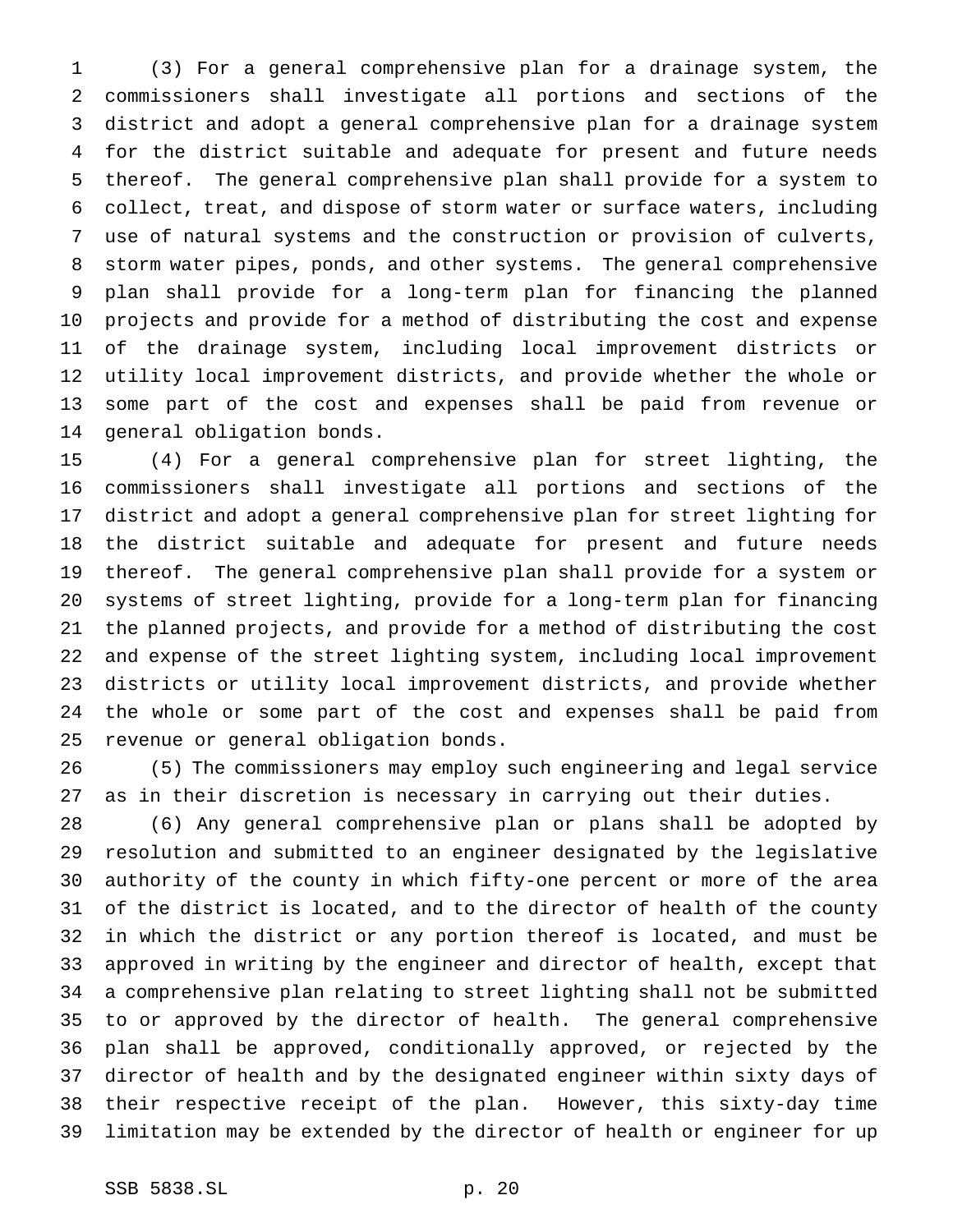to an additional sixty days if sufficient time is not available to review adequately the general comprehensive plans.

 Before becoming effective, the general comprehensive plan shall also be submitted to, and approved by resolution of, the legislative authority of every county within whose boundaries all or a portion of the district lies. The general comprehensive plan shall be approved, conditionally approved, or rejected by each of the county legislative authorities pursuant to the criteria in RCW 57.02.040 for approving the formation, reorganization, annexation, consolidation, or merger of districts. The resolution, ordinance, or motion of the legislative body that rejects the comprehensive plan or a part thereof shall specifically state in what particular the comprehensive plan or part thereof rejected fails to meet these criteria. The general comprehensive plan shall not provide for the extension or location of facilities that are inconsistent with the requirements of RCW 36.70A.110. Nothing in this chapter shall preclude a county from rejecting a proposed plan because it is in conflict with the criteria in RCW 57.02.040. Each general comprehensive plan shall be deemed approved if the county legislative authority fails to reject or conditionally approve the plan within ninety days of the plan's submission to the county legislative authority or within thirty days of a hearing on the plan when the hearing is held within ninety days of submission to the county legislative authority. However, a county legislative authority may extend this ninety-day time limitation by up to an additional ninety days where a finding is made that ninety days is insufficient to review adequately the general comprehensive plan. In addition, the commissioners and the county legislative authority may mutually agree to an extension of the deadlines in this section.

 If the district includes portions or all of one or more cities or towns, the general comprehensive plan shall be submitted also to, and approved by resolution of, the legislative authorities of the cities and towns before becoming effective. The general comprehensive plan shall be deemed approved by the city or town legislative authority if the city or town legislative authority fails to reject or conditionally approve the plan within ninety days of the plan's submission to the city or town or within thirty days of a hearing on the plan when the hearing is held within ninety days of submission to the county legislative authority. However, a city or town legislative authority may extend this time limitation by up to an additional ninety days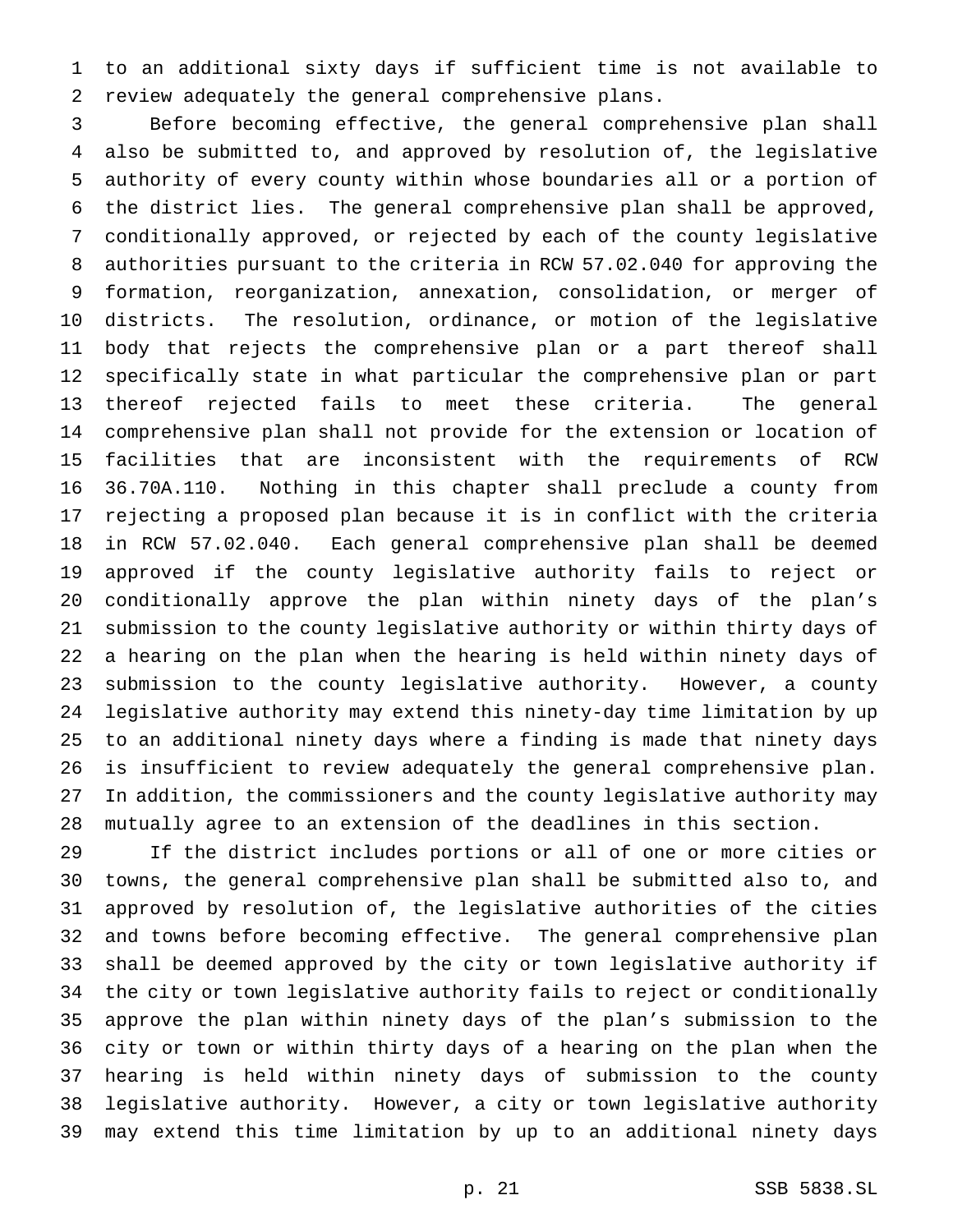where a finding is made that insufficient time exists to adequately review the general comprehensive plan within these time limitations. In addition, the commissioners and the city or town legislative authority may mutually agree to an extension of the deadlines in this section.

 Before becoming effective, the general comprehensive plan shall be approved by any state agency whose approval may be required by applicable law. Before becoming effective, any amendment to, alteration of, or addition to, a general comprehensive plan shall also be subject to such approval as if it were a new general comprehensive plan. However, only if the amendment, alteration, or addition affects a particular city or town, shall the amendment, alteration, or addition be subject to approval by such particular city or town governing body.

 **Sec. 19.** RCW 57.08.081 and 1996 c 230 s 314 are each amended to read as follows:

 The commissioners of any district shall provide for revenues by 17 fixing rates and charges for furnishing sewer and drainage service and 18 facilities to those to whom service is available or for providing water, such rates and charges to be fixed as deemed necessary by the commissioners, so that uniform charges will be made for the same class 21 of customer or service and facility. Rates and charges may be combined 22 for the furnishing of more than one type of sewer service( $(\tau)$ ) and 23 facility such as but not limited to storm or surface water and sanitary.

 In classifying customers of such water, sewer, or drainage system, the board of commissioners may in its discretion consider any or all of 27 the following factors: The difference in cost ((of service)) to various customers; the location of the various customers within and without the district; the difference in cost of maintenance, operation, repair, and replacement of the various parts of the system; the different character of the service furnished various customers; the 32 quantity and quality of the service and facility furnished; the time of its use; the achievement of water conservation goals and the discouragement of wasteful practices; capital contributions made to the system including but not limited to assessments; and any other matters which present a reasonable difference as a ground for distinction. Rates shall be established as deemed proper by the commissioners and as fixed by resolution and shall produce revenues sufficient to take care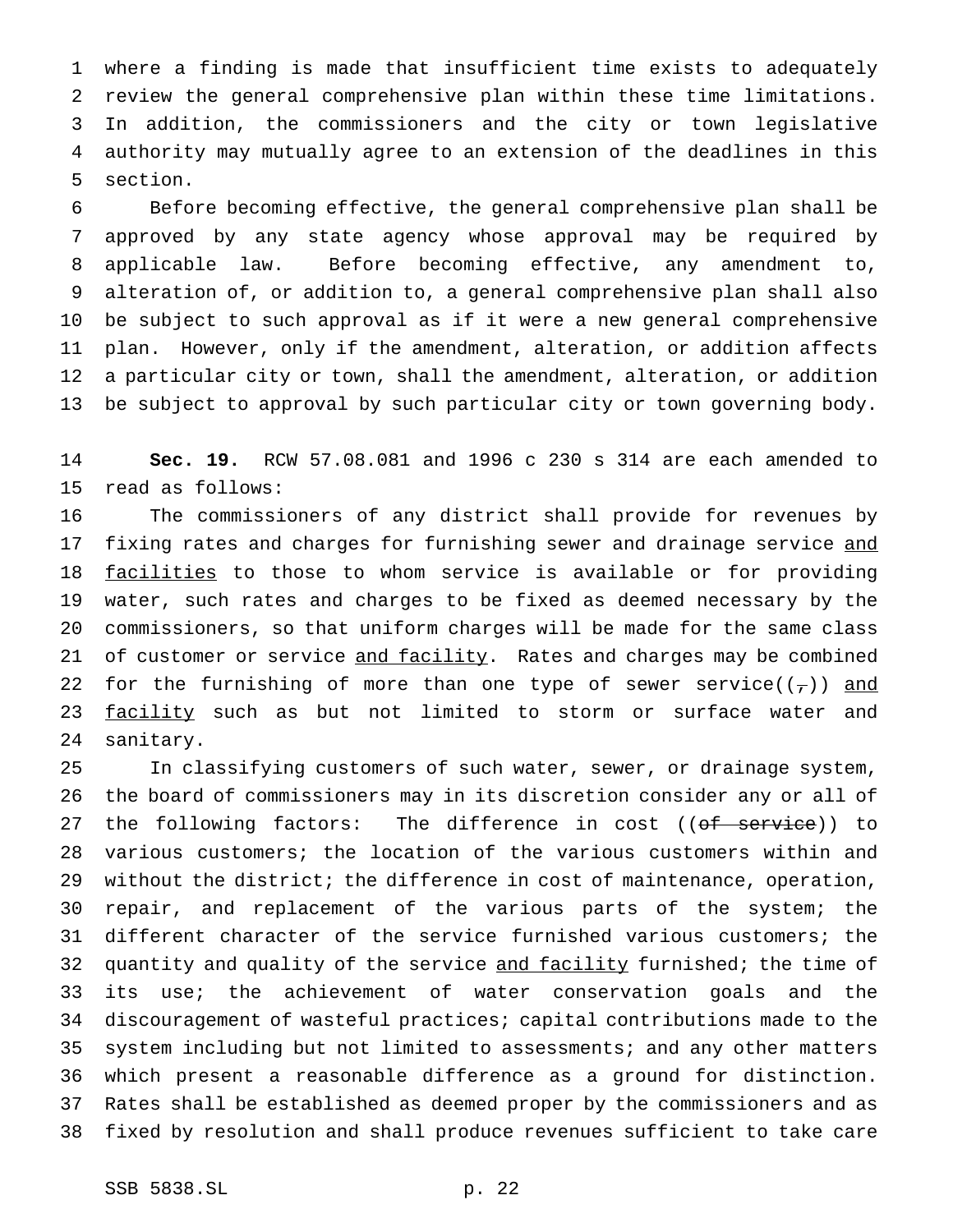of the costs of maintenance and operation, revenue bond and warrant interest and principal amortization requirements, and all other charges necessary for efficient and proper operation of the system.

 The commissioners shall enforce collection of connection charges, and rates and charges for water supplied against property owners connecting with the system or receiving such water, and for sewer and drainage services charged against property to which and its owners to whom the service is available, such charges being deemed charges against the property served, by addition of penalties of not more than ten percent thereof in case of failure to pay the charges at times fixed by resolution. The commissioners may provide by resolution that where either connection charges or rates and charges for services supplied are delinquent for any specified period of time, the district shall certify the delinquencies to the treasurer of the county in which the real property is located, and the charges and any penalties added thereto and interest thereon at the rate of not more than the prime lending rate of the district's bank plus four percentage points per year shall be a lien against the property upon which the service was received, subject only to the lien for general taxes.

 The district may, at any time after the connection charges or rates and charges for services supplied or available and penalties are delinquent for a period of sixty days, bring suit in foreclosure by civil action in the superior court of the county in which the real property is located. The court may allow, in addition to the costs and disbursements provided by statute, attorneys' fees, title search and report costs, and expenses as it adjudges reasonable. The action shall be in rem, and may be brought in the name of the district against an individual or against all of those who are delinquent in one action. The laws and rules of the court shall control as in other civil actions.

 In addition to the right to foreclose provided in this section, the district may also cut off all or part of the service after charges for water or sewer service supplied or available are delinquent for a period of sixty days.

 **Sec. 20.** RCW 90.72.040 and 1992 c 100 s 3 are each amended to read as follows:

 (1) The county legislative authority may create a shellfish protection district on its own motion or by submitting the question to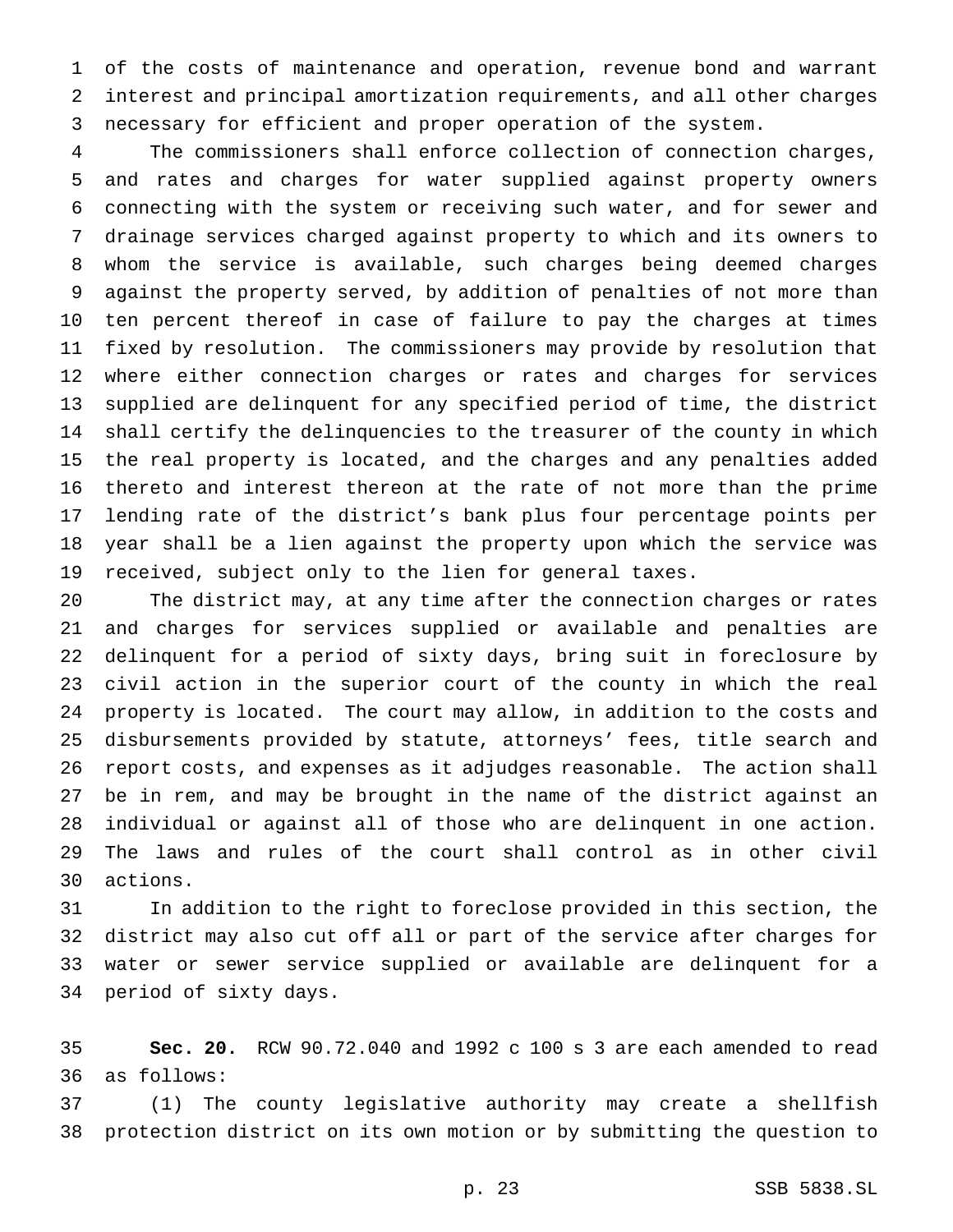the voters of the proposed district and obtaining the approval of a majority of those voting. The boundaries of the district shall be determined by the legislative authority. The legislative authority may create more than one district. A district may include any area or areas within the county, whether incorporated or unincorporated. Counties shall coordinate and cooperate with cities, towns, and water- related special districts within their boundaries in establishing shellfish protection districts and carrying out shellfish protection programs. Where a portion of the proposed district lies within an incorporated area, the county shall develop procedures for the participation of the city or town in the determination of the boundaries of the district and the administration of the district, including funding of the district's programs. The legislative authority of more than one county may by agreement provide for the creation of a district including areas within each of those counties. County legislative authorities are encouraged to coordinate their plans and programs to protect shellfish growing areas, especially where shellfish growing areas are located within the boundaries of more than one county. The legislative authority or authorities creating a district may abolish a shellfish protection district on its or their own motion or by submitting the question to the voters of the district and obtaining the approval of a majority of those voting.

 (2) If the county legislative authority creates a shellfish protection district by its own motion, any registered voter residing within the boundaries of the shellfish protection district may file a referendum petition to repeal the ordinance that created the district. Any referendum petition to repeal the ordinance creating the shellfish protection district shall be filed with the county auditor within seven days of passage of the ordinance. Within ten days of the filing of a petition, the county auditor shall confer with the petitioner concerning form and style of the petition, issue an identification number for the petition, and write a ballot title for the measure. The ballot title shall be posed as a question so that an affirmative answer to the question and an affirmative vote on the measure results in creation of the shellfish protection district and a negative answer to the question and a negative vote on the measure results in the shellfish protection district not being created. The petitioner shall be notified of the identification number and ballot title within this ten-day period.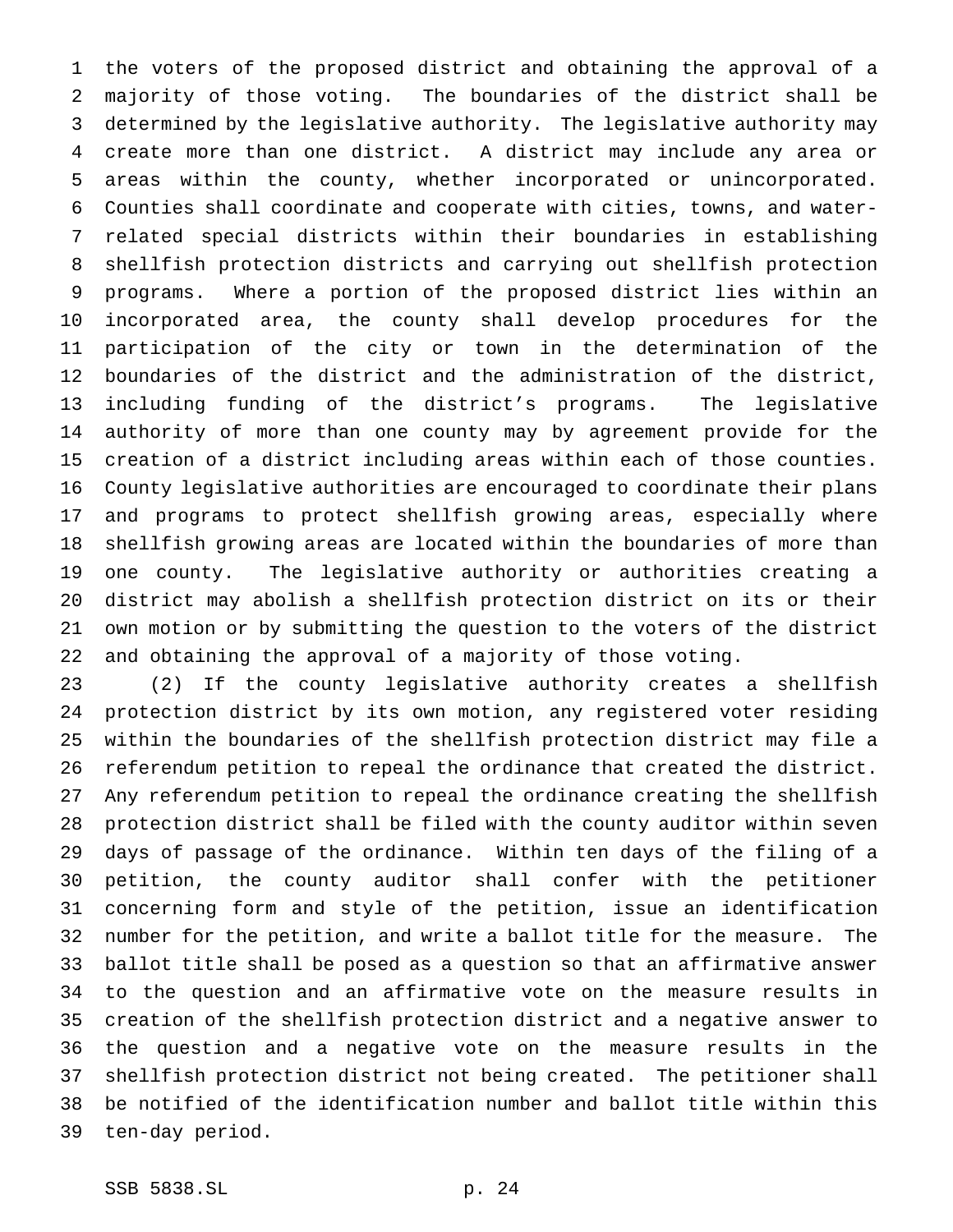After this notification, the petitioner shall have thirty days in which to secure on petition forms the signatures of not less than twenty-five percent of the registered voters residing within the boundaries of the shellfish protection district and file the signed petitions with the county auditor. Each petition form shall contain the ballot title and full text of the measure to be referred. The county auditor shall verify the sufficiency of the signatures on the petitions. If sufficient valid signatures are properly submitted, the county auditor shall submit the referendum measure to the registered voters residing in the shellfish protection district in a special election no later than one hundred twenty days after the signed petition has been filed with the county auditor. The special election may be conducted by mail ballot as provided for in chapter 29.36 RCW. (3) The county legislative authority shall not impose fees, rates, or charges for shellfish protection district programs upon properties 16 on which fees, rates, or charges are imposed ((to pay for another 17 program to eliminate or decrease contamination in storm water runoff)) under chapter 36.89 or 36.94 RCW for substantially the same programs 19 and services.

 NEW SECTION. **Sec. 21.** (1) The department of health shall convene a work group for the purpose of making recommendations to the legislature for the development of a certification program for different classes of people involved with on-site septic systems. The work group shall study certification of persons who pump, install, design, perform maintenance, inspect, or regulate any of the above listed functions with regard to on-site septic systems. The work group shall make recommendations regarding appropriate bonding levels and other standards for the various occupations for which certification will be recommended. The work group shall also examine the development of a risk analysis pertaining to the installation and maintenance of different types of septic systems for different parts of the state. The work group shall report its findings and recommendations to the senate agriculture and environment committee and the house of representatives agriculture and ecology committee by January 1, 1998. (2) The work group shall consist of a representative from each of the following groups: On-site septic system pumpers, installers, designers, maintenance operators, and inspectors, as well as a representative of cities, counties, the department of health,